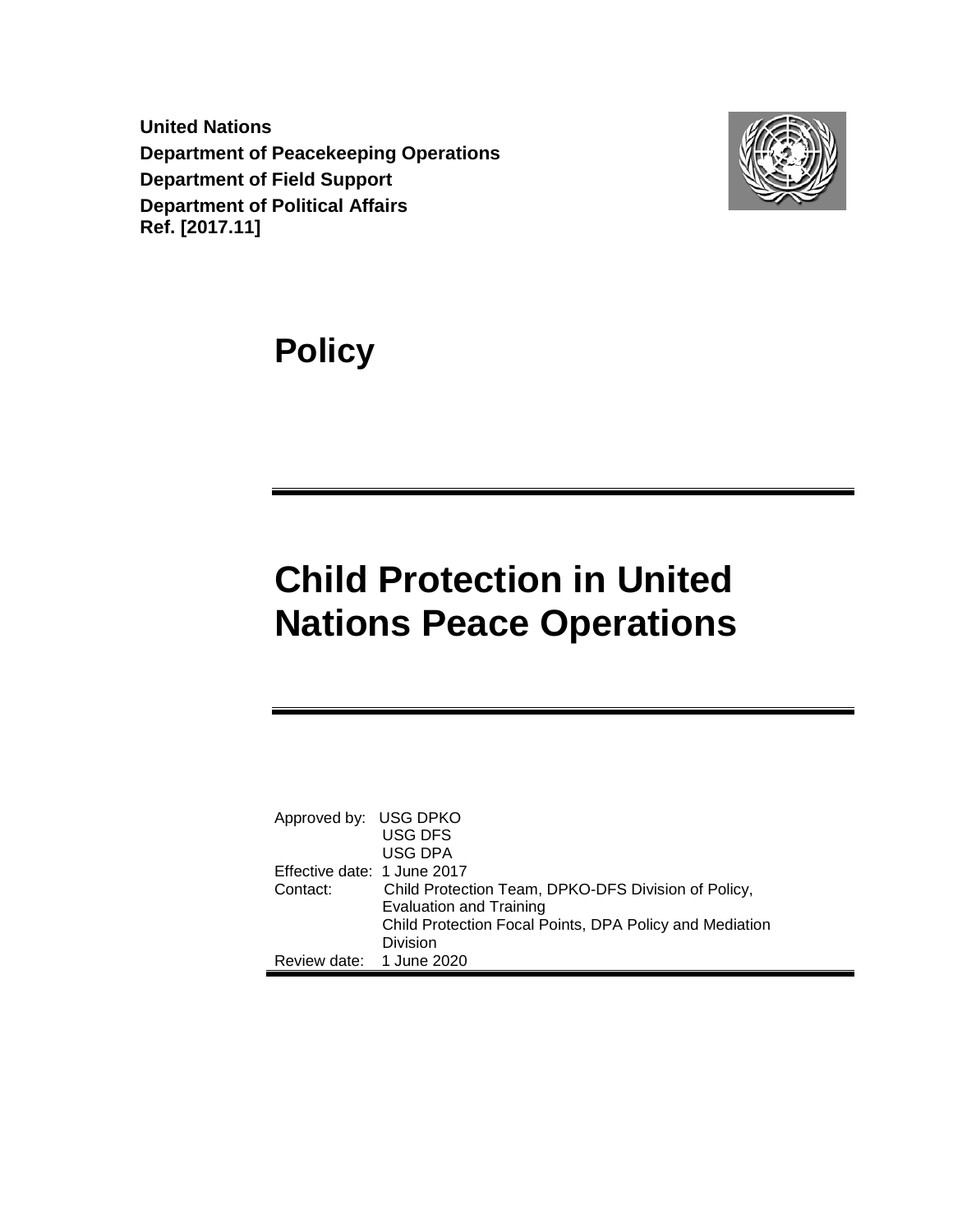## **DPKO, DFS and DPA Policy on Child Protection in United Nations Peace Operations**

## **Contents: A. Purpose**

- **B. Scope**
- **C. Rationale**
- **D. Policy**
	- D.1. Guiding principles
	- D.2. Roles and responsibilities
	- D.3. Respect for children's rights D.4. Prevention
- **E. Partnerships**
- **F. Planning, resources and support**
- **G. Terms and definitions**
- **H. References**
- **I. Monitoring and compliance**
- **J. Contact**
- **K. History**

## **ANNEXES**

None

## **A. PURPOSE**

- 1. The purpose of this Policy is to outline the role of DPKO, DFS and DPA in the protection of children affected by armed conflict in United Nations peace operations, which include both peacekeeping and special political missions.<sup>[1](#page-0-0)</sup>
- 2. The mandate on children and armed conflict derives from General Assembly resolution A/RES/51/77 (1996). The Security Council has created mechanisms and tools to implement this mandate in multiple resolutions, starting with 1261 (1999) and in subsequent resolutions<sup>[2](#page-1-0)</sup>. The Special Representative of the Secretary-General for Children and Armed Conflict (SRSG-CAAC) serves on behalf of the Secretary-General as the United Nations system lead entity for the Security Council agenda on CAAC.
- 3. The Policy outlines the engagement of DPKO, DPA and DFS on child protection within the framework of Security Council resolutions on children and armed conflict and mission specific resolutions and underlines the obligation of all UN peace operations personnel to uphold and respect children's rights.

 $1$  A child refers to any person (girl or boy) below the age of 18.

<span id="page-1-1"></span><span id="page-1-0"></span><sup>2</sup> 1314 (2000), 1379 (2001), 1460 (2013), 1539 (2004), 1612 (2005), 1882 (2009), 1998 (2011), 2068 (2012), 2143 (2014) and 2225 (2015).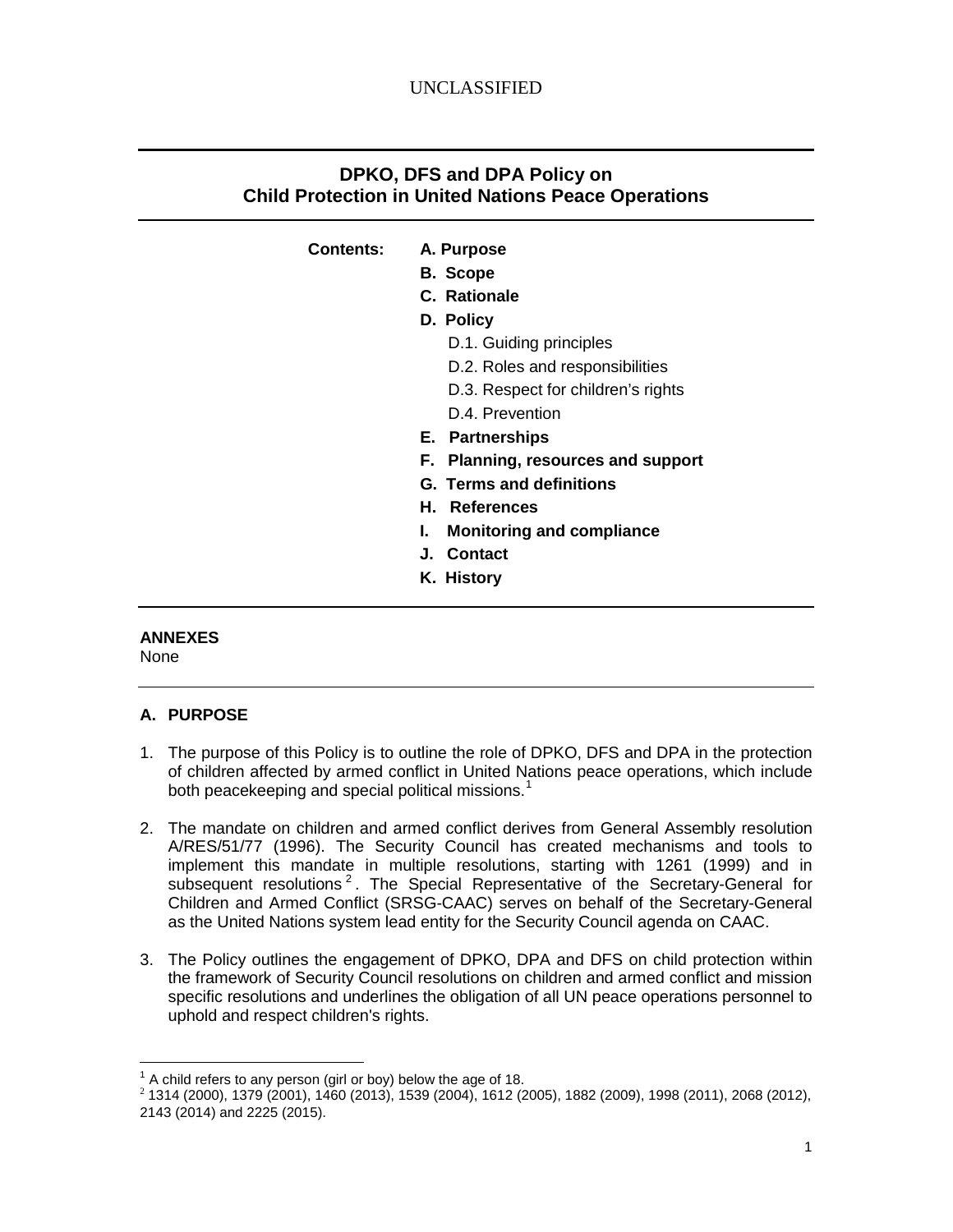## **B. SCOPE**

- 4. The Policy is tailored equally to peacekeeping and special political missions. While noting the distinct roles, compositions and activities of peacekeeping and special political missions, the Policy strives to ensure relevance and applicability in both contexts.
- 5. The Policy applies to all personnel of United Nations peace operations, whether uniformed or civilian. Uniformed personnel include military and police components, military and police experts on mission, and seconded military and police personnel. Civilian personnel include staff members, seconded civilian personnel, United Nations Volunteers, contractors and consultants. Compliance with the Policy is mandatory for those directly involved in its implementation, as well as enabling management components.
- 6. The Policy also serves as a resource for regional peacekeeping forces when operating under a United Nations Security Council mandate, including but not limited to the African Union (AU), the European Union (EU), and the North Atlantic Treaty Organization (NATO), with a view to encouraging consistency in the application of international norms and standards on child protection in peace support operations mandated by the Security Council.

## **C. RATIONALE**

- 7. In resolution 1261 (1999), the Security Council formally acknowledged that the protection of children in armed conflict is a fundamental peace and security concern. By including child protection in the Security Council's peace and security agenda, it created a role for United Nations peace operations on this issue. To date, the Security Council has adopted a series of thematic resolutions on Children and Armed Conflict (CAAC), including 1261 (1999), 1314 (2000), 1379 (2001), 1460 (2013), 1539 (2004), 1612 (2005), 1882 (2009), 1998 (2011), 2068 (2012), 2143 (2014) and 2225 (2015). These thematic resolutions provide a United Nations-wide framework and a set of tools for strengthening the protection of children in situations of armed conflict.
- 8. In resolution 1379 (2001) and subsequent thematic resolutions, the Security Council specifically called for the inclusion of child protection provisions in mission-specific resolutions of United Nations peace operations and for the deployment of Child Protection Advisers (CPAs). Subsequent mission-specific resolutions mandating and renewing United Nations peace operations reiterated the request for the deployment of child protection capacities in specific mission settings.
- 9. Children in situations of armed conflict are protected by a comprehensive body of international norms and standards. This normative framework creates an obligation for United Nations peace operations to both promote and adhere to these standards, which include inter alia the Geneva Conventions (1949) and their Additional Protocols (1977); the Convention on the Rights of the Child (1989) and its Optional Protocol on the Involvement of Children in Armed Conflict (2000); the International Labour Organization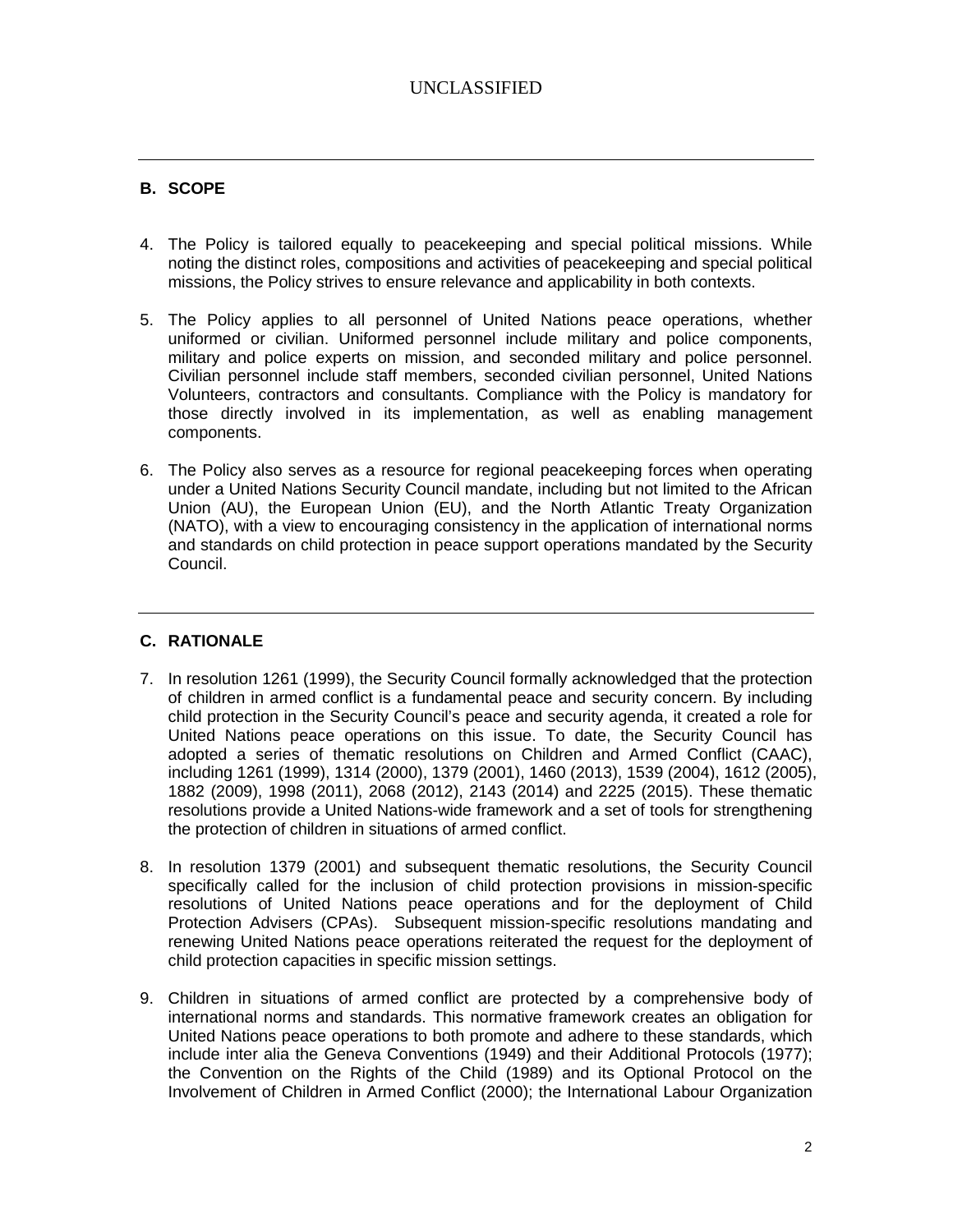Convention on the Worst Forms of Child Labour (1999); the Paris Principles and Guidelines on Children Associated with Armed Forces or Armed Groups (2007); and the Guidelines for Protecting Schools and Universities from Military Use during Armed Conflict (2014) [for a complete list, see references in section H].

10. The protection of children in situations of armed conflict also forms an inherent priority within the broader obligations of the United Nations to promote the protection of civilians and to put protection at the center of peace and security efforts. This was reaffirmed by the Secretary-General in his 2015 report on implementing the recommendations of the High-Level Independent Panel on Peace Operations (HIPPO).

## **D. POLICY**

## D.1. Guiding principles

- 11. DPKO, DFS and DPA reaffirm their commitment and role in protecting children affected by armed conflict in situations where United Nations peace operations are deployed. This is a collective responsibility that requires a collective response. One of the most effective ways of protecting children affected by armed conflict is for United Nations Special Representatives of the Secretary-General/Heads of Mission (SRSG/HOM) to ensure that principles and obligations on child protection are mainstreamed and integrated across all operational decisions, activities and processes of United Nations peace operations. This means including considerations in relation to child protection in core mission planning and mandate implementation documents and in the over-arching documents guiding the work of the military, police and civilian components.
- 12. In order to effectively and credibly promote the protection of children, all personnel deployed in United Nations peace operations shall at all times adhere to the highest standards of integrity envisaged in the Charter of the United Nations. In all interactions with children, United Nations peace operations personnel shall implement and respect the principles enshrined in the international norms and standards for protecting children in situations of armed conflict. These principles include but are not limited to: the best interest of the child, non-discrimination, do no harm, confidentiality, gender awareness and a child rights-based approach [see terms and definitions in section G].
- 13. DPKO, DPA and DFS shall be guided by the principles of complementarity and coherence in the implementation of the child protection mandate in UN peace operations and shall coordinate closely with the Special Representative of the Secretary-General for Children in Armed Conflict, who leads the efforts of mainstreaming the concerns of children affected by armed conflict across the United Nations system, United Nations Children's Fund (UNICEF), the Office of the High Commissioner for Human Rights (OHCHR), and all relevant UN entities (see section E on partnerships).

### PART I

### D.2. Roles and responsibilities

### *Special Representatives of the Secretary-General/Heads of Mission*

14. Special Representatives of the Secretary-General (SRSGs)/Head of Missions (HOMs) have an important role to play in promoting the rights and concerns of children affected by armed conflict and ensuring effective implementation of relevant international human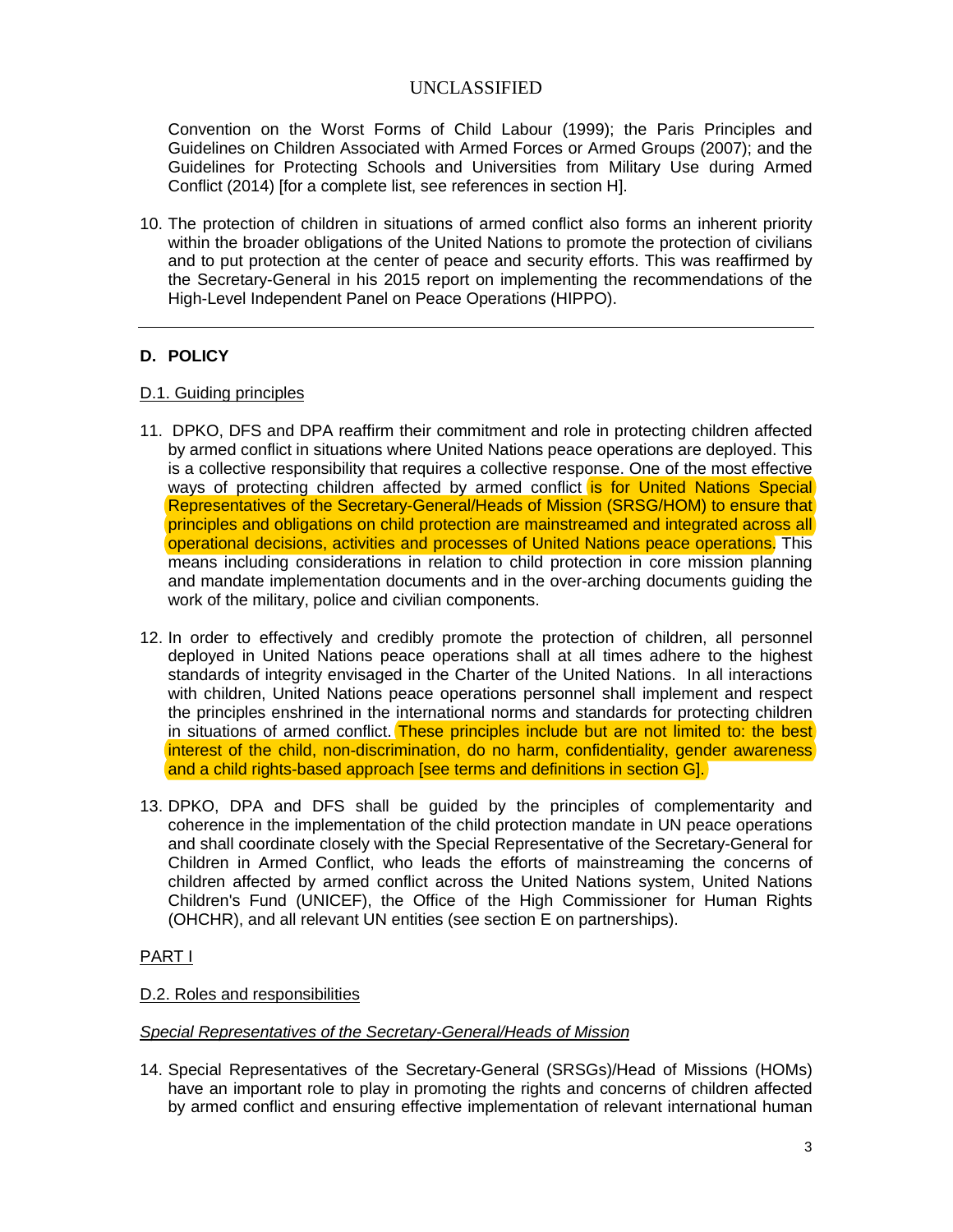rights instruments and systematic follow-up to Security Council resolutions on Children and Armed Conflict as well as relevant Conclusions of the Security Council Working Group on Children and Armed Conflict. They shall be the lead actors for integrating DPKO, DFS and DPA's obligations on child protection across all strategic and operational decisions, activities and processes of a mission.

15. SRSG/HOMs shall promote a mission-wide approach to implement the child protection aspects of the mission's mandate and shall bear overall responsibility within the mission for child protection planning, mainstreaming, training, coordination, monitoring and reporting, and dialogue with parties to conflict. The SRSG/HOM's direct leadership and personal involvement, in tandem with the United Nations Children's Fund (UNICEF) Representative, is critical with respect to key issues such as the establishment of the Country Task Force on Monitoring and Reporting (CTFMR) on grave violations against children, dialogue action plans with parties to conflict, and political demarches at the country level with government authorities and other relevant actors. SRSG/HOMs are also well positioned to ensure that the mission's mediation and national reconciliation efforts are informed by child protection concerns and the child protection normative framework, as well as to support the inclusion of child protection measures and provisions in peace negotiations and peace agreements.

#### *Child Protection Advisors*

- 16. Child Protection Advisers are deployed to peace operations in accordance with the Security Council Resolutions on children and armed conflict and recommendations of the Secretary-General to the Security Council. CPAs fulfil a crucial role in implementing the child protection mandate of United Nations peace operations in specific mission settings, including by:
	- 16.1. Advising senior mission leadership, including SRSG/HOMs, Deputy SRSGs, Force Commanders and Heads of United Nations Police (UNPOL) components, on child protection issues and relevant actions to be taken, with particular attention to the mission's overall work, including mediation and national reconciliation efforts;
	- 16.2. Monitoring grave violations committed against children in situations of armed conflict, in accordance with Security Council resolutions 1539 (2004), 1612 (2005) and other relevant resolutions;
	- 16.3. If and when established, co-chairing with UNICEF the CTFMR at the technical level and supporting senior mission leadership in co-chairing with the UNICEF Representative the CTFMR at the principal level [see terms and definitions in section G];
	- 16.4. Fulfilling reporting obligations under the Security Council mandated Monitoring and Reporting Mechanism (MRM) on grave violations against children including Global Horizontal Notes; the Secretary-General's country reports on CAAC, and the Secretary-General's annual report on CAAC;
	- 16.5. Engaging in dialogue with parties to conflict on the signing and implementation of Security Council mandated action plans to halt and prevent grave violations against children, in line with Security Council resolutions 1612 (2005), 1882 (2009), 1998 (2011) and 2225 (2015);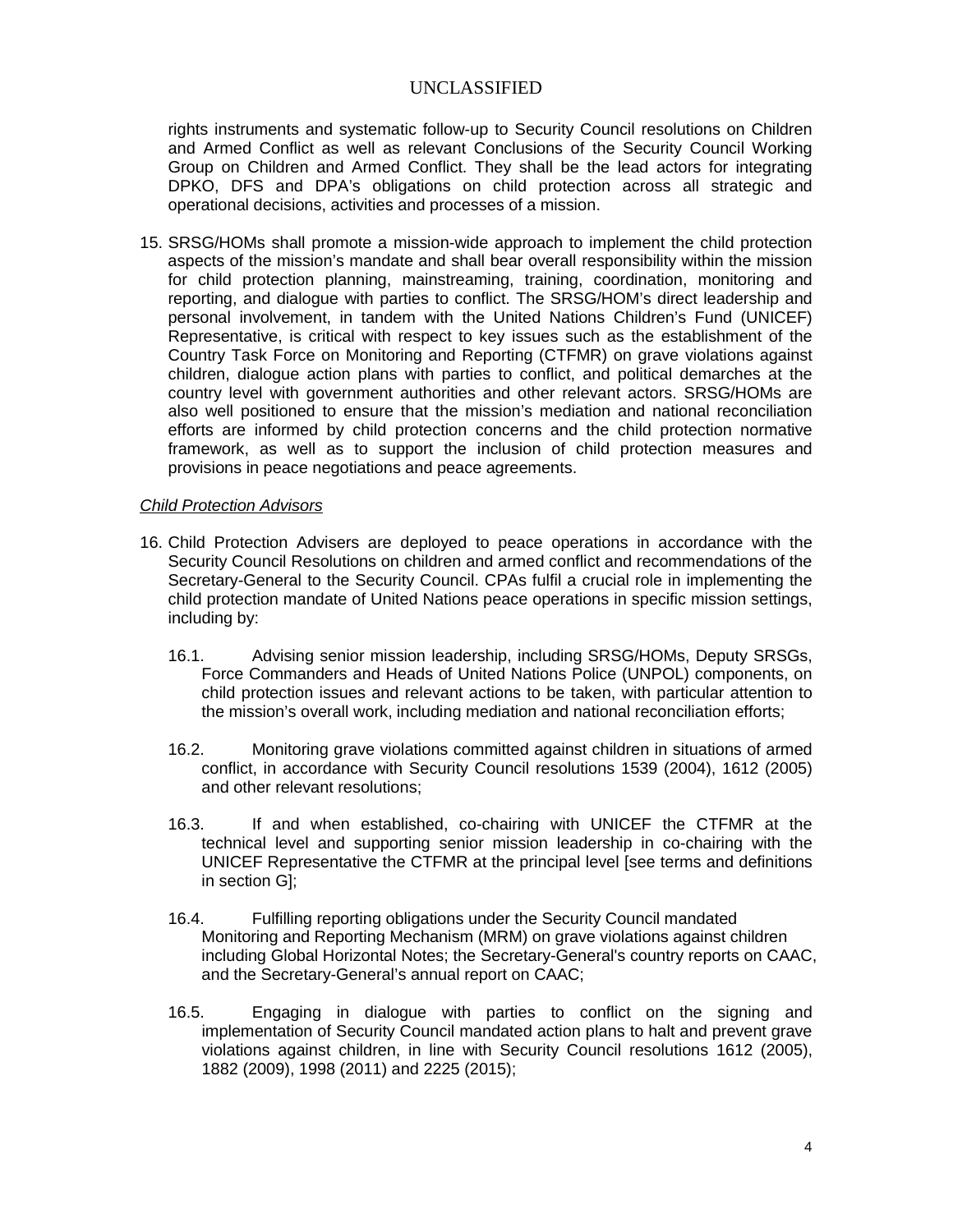- 16.6. Ensuring that child protection concerns are reflected in other reporting processes including the Monitoring, Analysis and Reporting Arrangements (MARA) on conflict-related sexual violence, public human rights reporting and the Secretary-General's mission-specific reporting;
- 16.7. Supporting the release and reintegration of children associated with armed forces and armed groups, as part of action plan dialogue, peace negotiations and peace agreements, Disarmament Demobilization and Reintegration (DDR) programs or other relevant processes;
- 16.8. Advocating for protective, preventive and remedial measures in relation to other violations of children's rights identified as key child protection concerns by the mission, including for instance the security detention of children and the use of schools for military purposes;
- 16.9. Providing training, guidance and expertise on child protection issues, tools and methodologies to other components and sections of United Nations peace operations;
- 16.10. Acting as a child protection entry point to the mission for other United Nations and non-United Nations actors working on child protection issues that are relevant to United Nations peace operations, building on the complementarity of respective roles and mandates;
- 16.11. Liaising with United Nations specialized agencies and other child protection actors and channeling in specific technical expertise in pursuance of the child protection mandate of the mission when such expertise is not readily available within the immediate operating environment;
- 16.12. Promoting local ownership and greater protection of children through advocacy, sensitization, capacity-building and training activities at community level.
- 16.13. Advocating with host State governments, diplomatic and donor communities, regional and international organizations, including through the release of public advocacy reports on children affected by armed conflict and participation by the CPAs and child protection staff in relevant bilateral and multilateral fora.
- 17. In 2015, the Secretary-General<sup>[3](#page-1-1)</sup> indicated that dedicated capacities on child protection would be consolidated within the Human Rights Divisions (HRD) of United Nations peace operations to enhance coherence in the delivery of human rights and protection mandates, with due consideration for the requirements of flexibility to respond to different mission contexts. In missions where child protection capacities are consolidated within HRDs, the CPAs shall report to the Heads of HRD and child protection staff to the CPAs. In missions where child protection capacities remain separate from HRDs, the CPAs shall continue to report to the SRSG/HOMs and child protection staff to CPA as first reporting officer. Close partnership, coordination and exchange of information related to human rights violations against children between the CPAs and HRDs shall be routine, as well as with the MARA and Protection of Civilians (POC). The SRSG/HOMs shall at all times remain accountable for the overall implementation of the mission's child protection mandate.

<span id="page-5-0"></span>Paragraph 66, Report of the Secretary-General to the General Assembly and the Security Council (A/70/357–S/2015/682, 2 September 2015).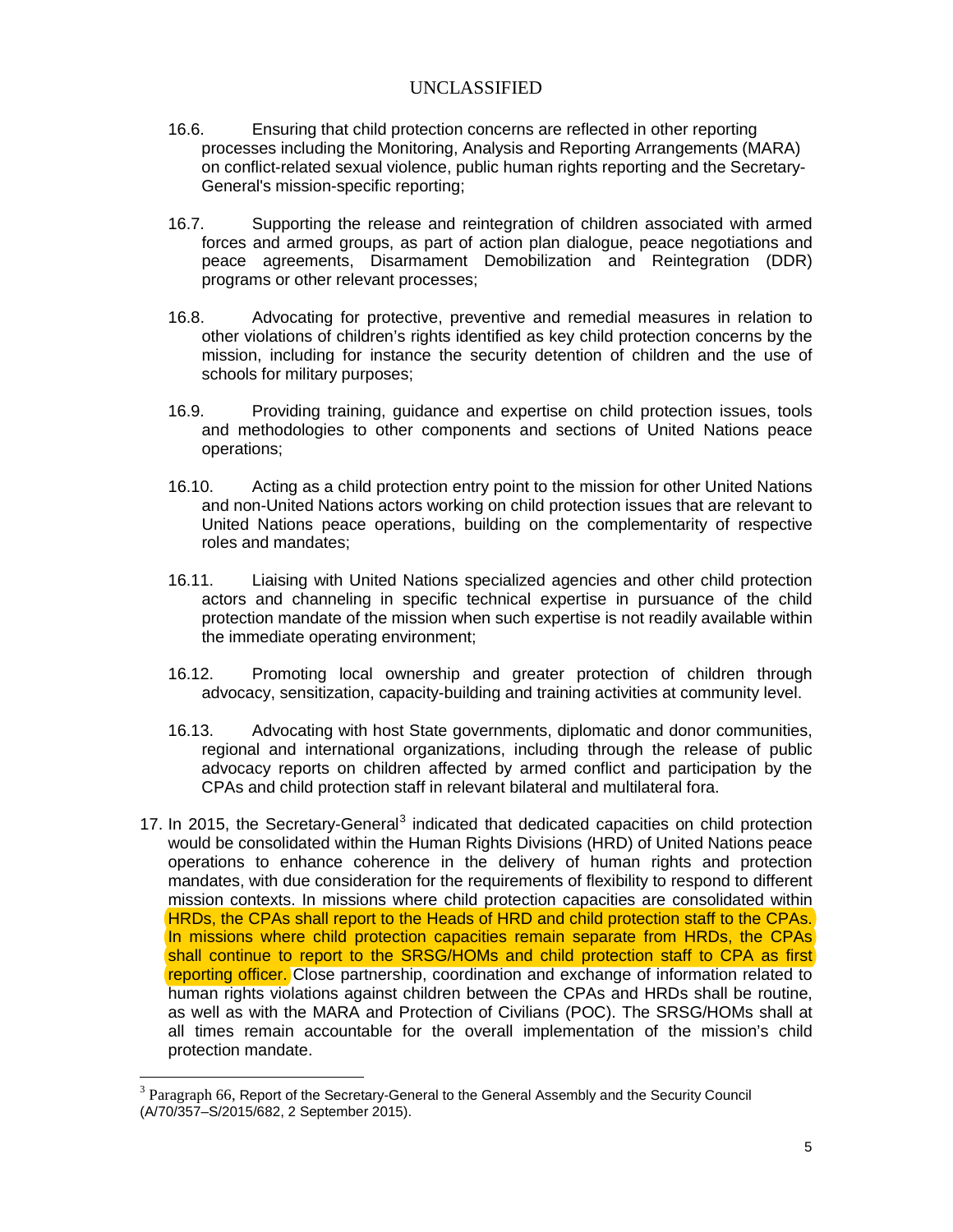18. United Nations peace operations with a mission-specific Security Council mandate on child protection shall have a senior CPA and dedicated child protection staff. CPAs shall have direct access to senior mission leadership as specialized advisors on the implementation of the mission's child protection mandate; shall have the political and operational space needed to engage on child protection with relevant United and non-United Nations counterparts; and shall lead the mission's work on the MRM. Dedicated child protection capacities shall be recruited from existing child protection rosters. Child protection capacities consolidated within HRDs shall retain dedicated budget lines and staffing for the implementation of the child protection mandate.

#### *Other civilian components*

- 19. In line with the mission's collective responsibility for protecting children affected by armed conflict, all relevant civilian components of United Nations peace operations shall identify specific child protection actions they can undertake within the framework of their respective roles and functions. Such actions shall complement each other and the work of other United Nations and non-United Nations child protection actors. Relevant civilian components include but are not limited to Political Affairs, Civil Affairs, Legal Affairs, Human Rights, Justice and Corrections, Gender, Conflict-Related Sexual Violence (CRSV), POC, DDR, Mine Action (UNMAS), Security Sector Reform (SSR), Joint Operations Center (JOC), Joint Mission Analysis Center (JMAC), Field Support and Safety and Security, and may continuously evolve parallel to the changing mandates, structures and priorities of United Nations peace operations. The CPAs shall convene all relevant civilian components in the design and roll-out of a mission-wide mainstreaming plan on child protection and shall support those components in mainstreaming child protection in their respective activities. Such an approach shall guide and enable each section to play a specific child protection role in a strategic and coordinated manner. For example:
	- 19.1. For mediation, Political Affairs and Civil Affairs components shall ensure that conflict analysis and mediation efforts at local, regional and national levels are informed by child protection concerns and the child protection normative framework, and that child protection considerations are included in the overall mediation and national reconciliation efforts of the mission;
	- 19.2. With regard to DDR and SSR, Justice and Corrections and Human Rights components shall ensure that mission and national strategies include provisions on release and reintegration of children from armed forces and armed groups as well as screening mechanisms for preventing the enrolment of children in security institutions. Rule of Law, Justice and Corrections and Human Rights components shall ensure that questions concerning the rights of children in conflict with the law, criminalization of violations and abuses against children, and advocacy on legal protections for children are integrated in their work plan.
	- 19.3. With regards to mine action, the United Nations Mine Action Service (UNMAS) will ensure that their programming is adapted to the specific vulnerabilities and needs of children, who are particularly at risk from the threats of landmines and other explosive remnants of war (ERW). For example, mine/ ERW risk education materials and sessions will be developed specifically for children. Other activities delivered by UNMAS, such as the clearance of landmines and explosive remnants of war, form an important aspect of broader PoC mission strategies, specifically in the area of creating a protective environment.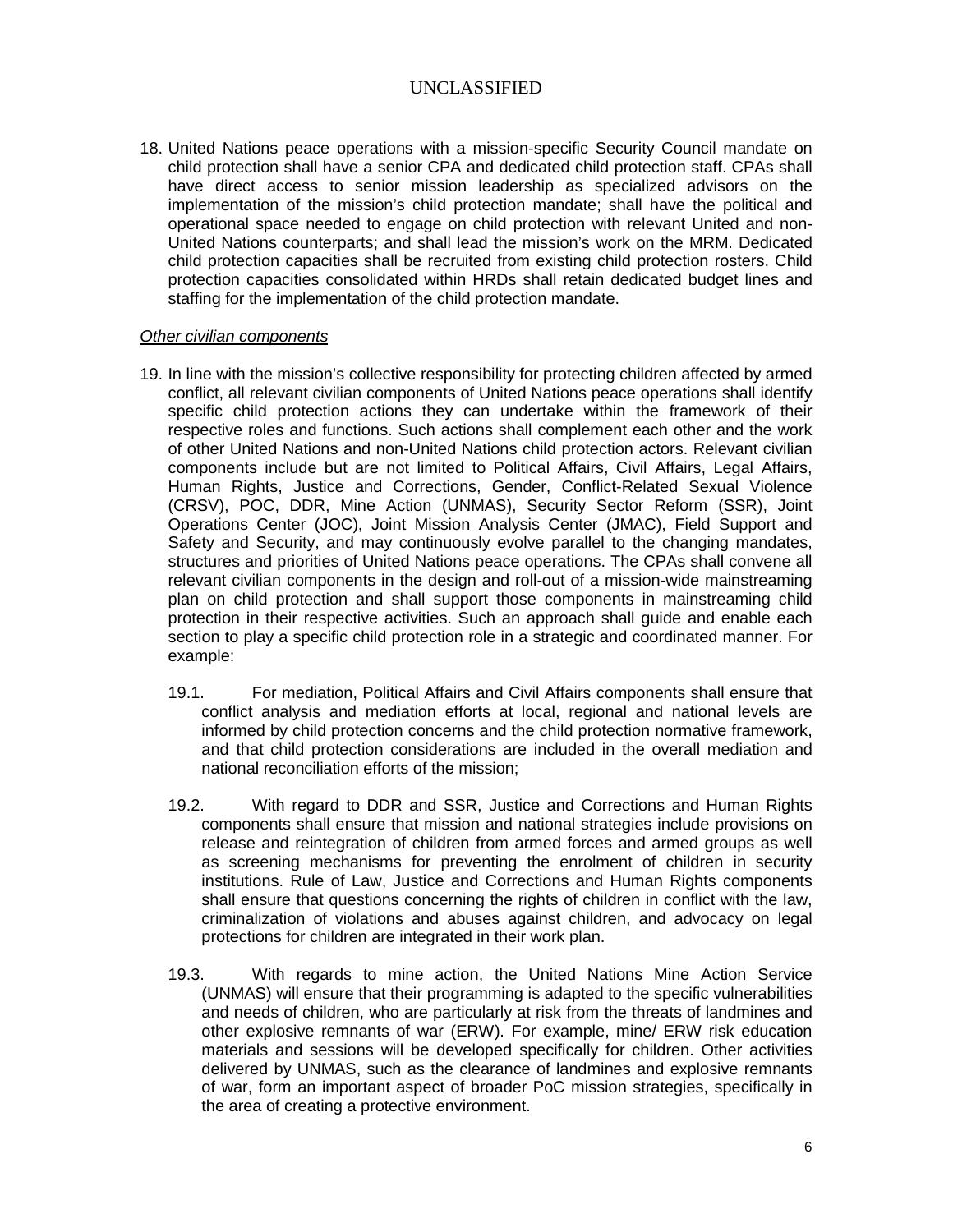19.4. It is also crucial to include child protection within the broader protection efforts of the mission, such as early warning mechanisms, community alert networks, conflict and threats analysis, and unarmed civilian protection strategies, through the work of POC Advisors, WPAs, Community Liaison Assistants, Joint Protection Teams, the MARA, JOC and JMAC [see terms and definitions in section G].

#### *Military components*

- 20. Military components of United Nations peace operations have an important role to play in protecting children and preventing violence, abuse, neglect and exploitation affecting children in the mission area, including by streamlining child protection concerns and activities in all their operations. This role is described in various guidance documents, such as the United Nations Infantry Battalion Manual (2012), the United Nations Force Headquarters Handbook (2014), the Protection of Civilians Implementing Guidelines for Military Components of United Nations Peacekeeping Missions (2015) and the DPKO/DFS Interim SOP on Detention in Peace Operations (2010). Child protection provisions in these guidance documents include *inter alia* the following:
	- 20.1. Force Commanders shall be responsible for ensuring that all strategic and operational documents for military personnel include child protection guidance to promote a common understanding by all military personnel under their command regarding what actions should and should not be taken to protect children. In this regard, Force Commanders shall issue mission-specific directives and standard operating procedures on military actions in relation to children in the course of military operations, including the provision of alerts on violations and abuses against children, procedures for the handover and release of children associated with armed forces or armed groups, and measures to prevent and respond to violations and abuses against children, including sexual exploitation and abuse (SEA) [see terms and definitions in section G].
	- 20.2. Force Commanders shall ensure that all military personnel under their command receive in-mission induction briefings and ongoing training on child protection enabling them to recognize, report and respond appropriately to child protection concerns in the mission area.
	- 20.3. Force Commanders shall designate a military child protection focal point at mission headquarters to coordinate and work closely with CPAs and child protection staff. Battalion Commanders shall appoint a full-time child protection officer within each Battalion Command Group and Company Commanders shall designate a child protection focal point within Company Headquarters, tasked with, among other responsibilities, channeling alerts of violations against children to CPAs and child protection staff based on agreed information sharing protocols.
	- 20.4. Commanding Officers, under the guidance of the Force Commanders, shall inform parties to conflict about the consequences of violations and abuses against children and shall liaise between the mission and non-United Nations forces, as appropriate and in coordination with the SRSG/HOMs and the CPAs.

#### *Police components*

21. UNPOL components, including Individual Police Officers, Formed Police Units and specialized teams of police experts, also play an important role in protecting the rights of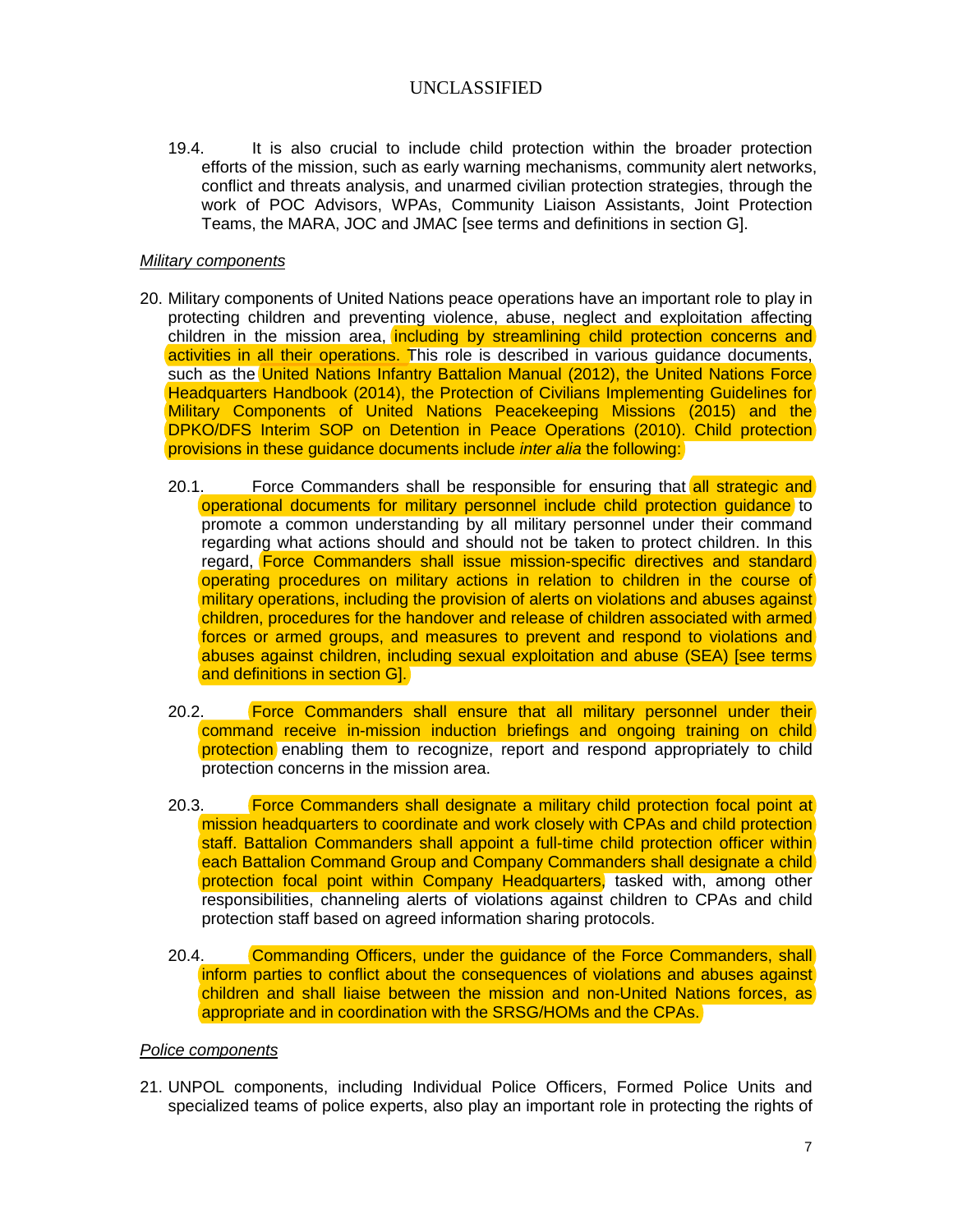children in the course of the fulfilment of their functions. UNPOL components must ensure that child protection is integrated into their work, including in their mentoring and advising activities, as well as in their capacity building efforts in support of the host State police and host State juvenile justice system. Relevant issues that should be taken into account by UNPOL components include child sensitive interviewing techniques; monitoring child protection concerns through community-oriented policing; compliance with international norms and standards, including those in relation to the apprehension and detention of children; and prevention and response to violations and abuses against children, including SEA.

22. Heads of UNPOL components shall ensure that all UNPOL officers are trained in, apply and integrate international norms and standards on children's rights into their work and shall issue appropriate guidance, including mission-specific directives and standard operating procedures, to inform the actions of UNPOL officers in relation to the protection of children. Heads of UNPOL components shall also designate a police child protection focal point at mission headquarters and police child protection focal points in field offices to facilitate coordination and sharing alerts of violations and abuses against children with CPAs and child protection staff.

PART II

#### D.3. Respect for children's rights

- 23. All United Nations peace operations personnel not only have the obligation to promote and safeguard the rights of children throughout their work and in interactions with national and local interlocutors, but also to adhere to and abide by the highest international norms and standards reflected in the body of law and guidance on children's rights. United Nations peace operations personnel shall at all time refrain from causing any harm to children and their protective environment.
- 24. SRSG/HOMs shall ensure that all United Nations peace operations personnel are informed of the child protection obligations described below through the development and dissemination of mission-specific directives, including the obligation to report any allegations of violations and abuses against children committed by United Nations peace operations personnel through existing reporting mechanisms, in line with their respective mandates, structures and procedures. The CPAs and child protection staff shall monitor compliance with the child protection obligations described below and shall also report any allegations to senior mission leadership and relevant in-mission actors for follow-up, response and prevention.
- 25. Information on child protection obligations for United Nations peace operations personnel and avenues for complaints for victims shall be made available to children, families, communities and other relevant actors in an age-, gender- and culture-sensitive manner.

#### *Sexual exploitation and abuse[4](#page-5-0)*

26. Acts of SEA as set forth in the Secretary-General's Bulletin "Special measures for protection from sexual exploitation and sexual abuse" <sup>[5](#page-8-0)</sup>, by United Nations peace

<span id="page-8-1"></span><sup>&</sup>lt;sup>4</sup> The provisions on SEA included in this Policy will be further reinforced by the upcoming guidance on SEA for the United Nations system, which is currently under development.

<span id="page-8-0"></span><sup>5</sup> Secretary-General's Bulletin, Special measures for protection from sexual exploitation and sexual abuse, ST/SGB/2003/13), 9 October 2003.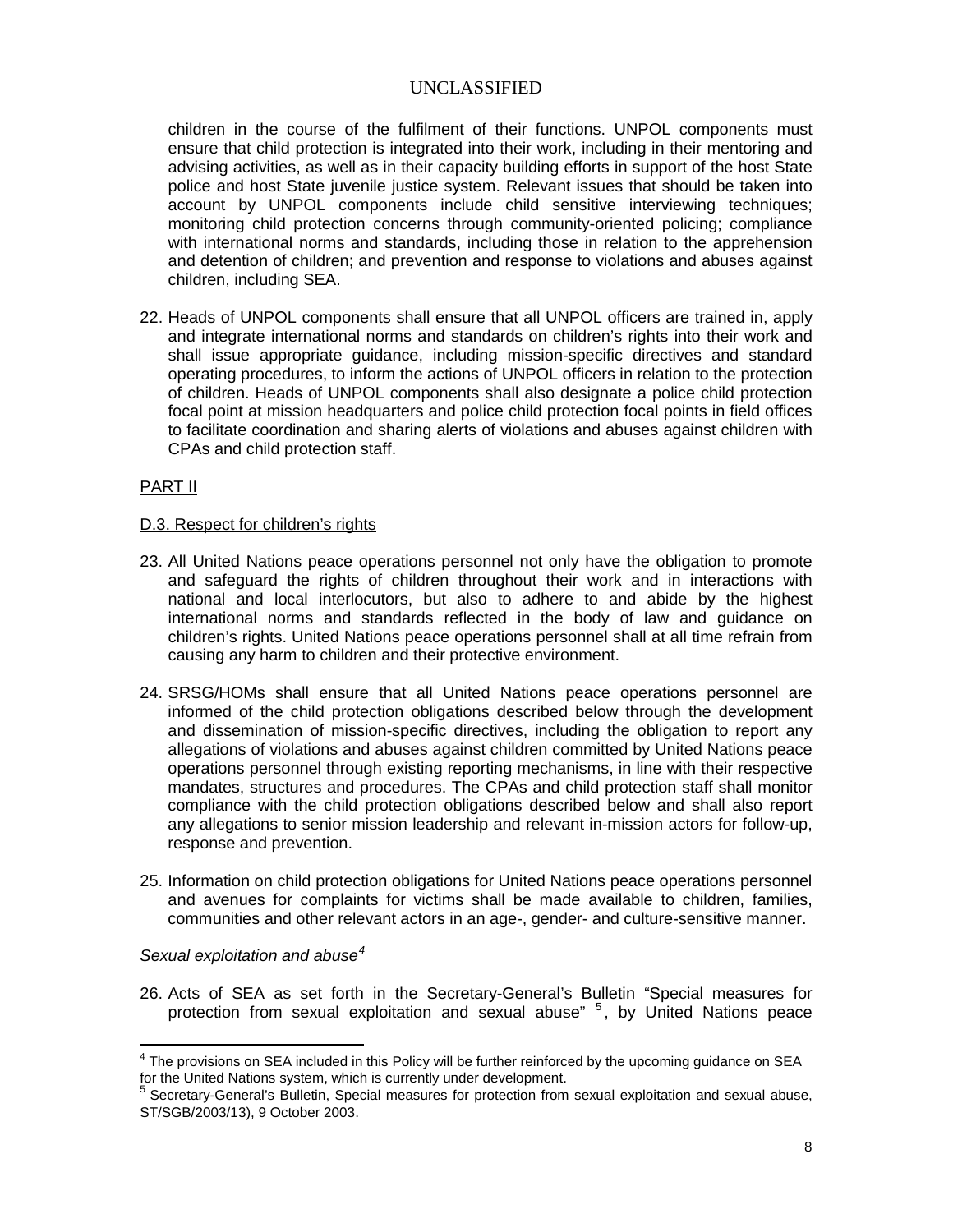operations personnel are prohibited, constitute acts of serious misconduct and are grounds for disciplinary measures. United Nations peace operations personnel may be subject to summary dismissal, repatriation and barring from future service. Certain acts of sexual abuse may also result in criminal proceedings in the host State or the State of nationality.

- 27. The United Nations implements a zero-tolerance policy on SEA. DPKO, DFS and DPA commit to implement the United Nations zero-tolerance policy and measures adopted for the protection from SEA, including arising from Security Council resolution 2272 (2016), with particular emphasis on complaints, reporting, investigations and assistance to victims. In this regard, DPKO, DFS and DPA shall actively work to prevent, protect and support victims of SEA and seek to ensure accountability of United Nations peace operations personnel involved in SEA.
- 28. In line with the Secretary-General's 2003 Bulletin, sexual activity with children is prohibited regardless of the age of majority or age of consent stipulated under national law in the mission area. Mistaken belief in the age of a child is not a defense. Exchange of money, promise of employment, goods or services for sex, including sexual favors or other forms of humiliating, degrading or exploitative behavior, is prohibited. This includes any exchange or promise of assistance that is due to beneficiaries of assistance.  $\overline{Any}$ involvement of United Nations peace operations personnel in human trafficking or any other form of exploitation or abuse of children also constitutes serious misconduct. All the above-mentioned acts are grounds for disciplinary measures and may also constitute violations of national and/or international law. SRSG/HOMs shall ensure that all United Nations peace operations personnel are aware of these provisions through the dissemination of adequate information to that effect.
- 29. The CPAs and child protection personnel play an important role in preventing, monitoring, reporting and responding to all protection issues faced by children in United Nations peace operations, including SEA. They assume an advisory role towards senior mission leadership, in consultation with the CDTs, the Conduct and Discipline focal points and the Heads of HRD, on addressing and responding to allegations of SEA involving children. Priority will be given to facilitating timely and confidential assistance to child victims and supporting them through referral mechanisms. The CPAs and child protection personnel also play a support role for the lead United Nations entities on prevention and response to SEA, in terms of sensitization on SEA and training on childsensitive interviewing techniques. The CPAs and child protection staff shall also participate in the missions' coordination mechanisms on prevention and response to SEA.
- 30. The SRSG/HOMs, the CDTs and the Office of Internal Oversight Services (OIOS) shall be promptly informed of any allegations of SEA, including against children, for follow-up, including investigations. All United Nations peace operations personnel shall immediately report any allegations of SEA to the CDTs, while being careful not to interfere with investigations that may be conducted by the mission, OIOS and/or the national authorities of troop and police contributing countries, under applicable procedures.

### *Child labour*

31. The use of children by United Nations peace operations or their personnel for purposes of labour or other rendering of services by children is strictly prohibited, regardless of the minimum working age for children stipulated under national law in the mission area, and irrespective of the involvement of compensation (in the form of salary, food or other benefits) [see terms and definitions in section G]. All means must be taken to ensure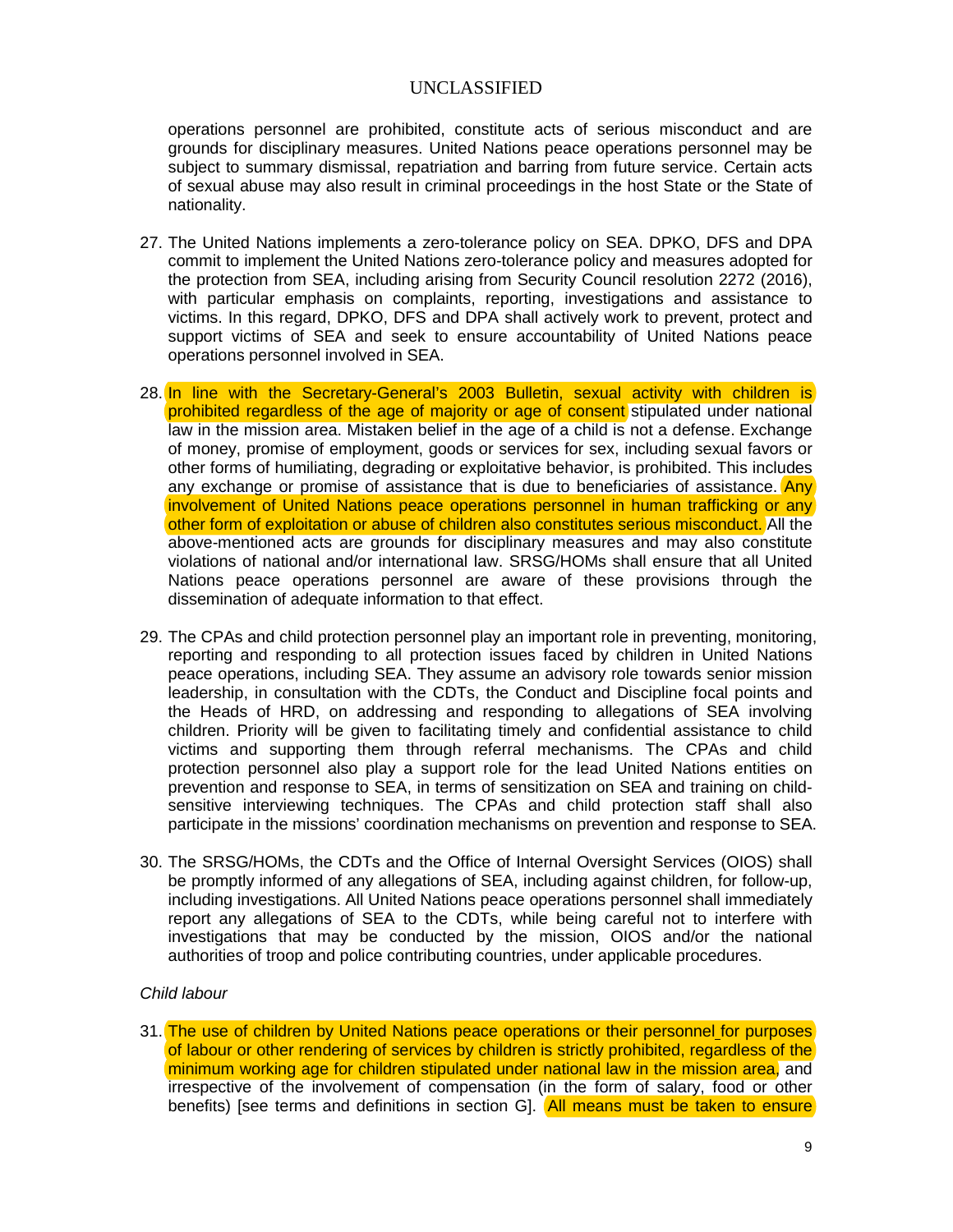children are not allowed on the premises or facilities of any United Nations peace operation for the purpose of the provision of labour or rendering of services, including but not limited to the proper use of access control, strict identity verification measures and the non-issuance of access or identity cards to children involved in any form of child labour. Senior mission leadership shall ensure that all United Nations peace operations personnel are aware of these provisions through the development and dissemination of mission-specific directives and administrative circulars.

#### *Detention of children*

- 32. Under the DPKO-DFS Interim SOP on Detention in Peace Operations (2010) (ISOP Detention), the Mission's Detention Focal Point (DFP) (or in the absence of a DFP, the HOM) and the **HRD shall be notified immediately of any apprehension and/or temporarily** detention of individuals by United Nations military or police personnel. In the case of children, the CPA and/or relevant mission child protection personnel shall also be kept informed at all stages of the apprehension and/or detention. The DFP, HRD, CPA and/or relevant mission children protection personnel shall be provided full and unimpeded access to the child throughout the duration of his or her stay at the holding facility
- 33. Should United Nations military or police peace operations personnel apprehend and/or temporarily detain children in accordance with mission-specific military rules of engagement or police directives on the use of force, child-specific measures shall be implemented, consistent with the ISOP Detention, to ensure that children deprived of their liberty are treated in a manner consistent with international norms and standards, as well as the special status, needs and rights of children, including the following:
	- 33.1. The apprehension and/or detention of a child by United Nations military or police peace operations personnel shall only be used as a measure of last resort, for the shortest possible period of time, and in line with international norms and standards in relation to the deprivation of liberty of children. In all decisions, the best interests of the child shall be the primary consideration and alternatives to detention shall be prioritized;
	- 33.2. Children 14 years or below shall be handed over within a maximum of 48 hours from United Nations peace operations personnel to government child protection authorities or humanitarian child protection actors for interim care until the time of family reunification or other durable solution;
	- 33.3. Given that armed groups should not, under any circumstances, recruit or use children under the age of 18 years, children associated with armed groups shall be primarily treated as victims. Children associated with armed groups and kept in the custody of United Nations military or police peace operations personnel shall be referred as a matter of principle to existing release and reintegration programs for children in support of their physical and psychosocial rehabilitation and reintegration into the community;
	- 33.4. If the host State asserts the prerogative of prosecution for the alleged commission of a crime, handover to the competent national authorities shall be undertaken pursuant to any supplementary arrangement to the SOFA concluded with the host Government concerning the treatment of individuals detained and handed over to the Government. Additional measures than those set out in a supplemental arrangement may be negotiated by the mission, through its Legal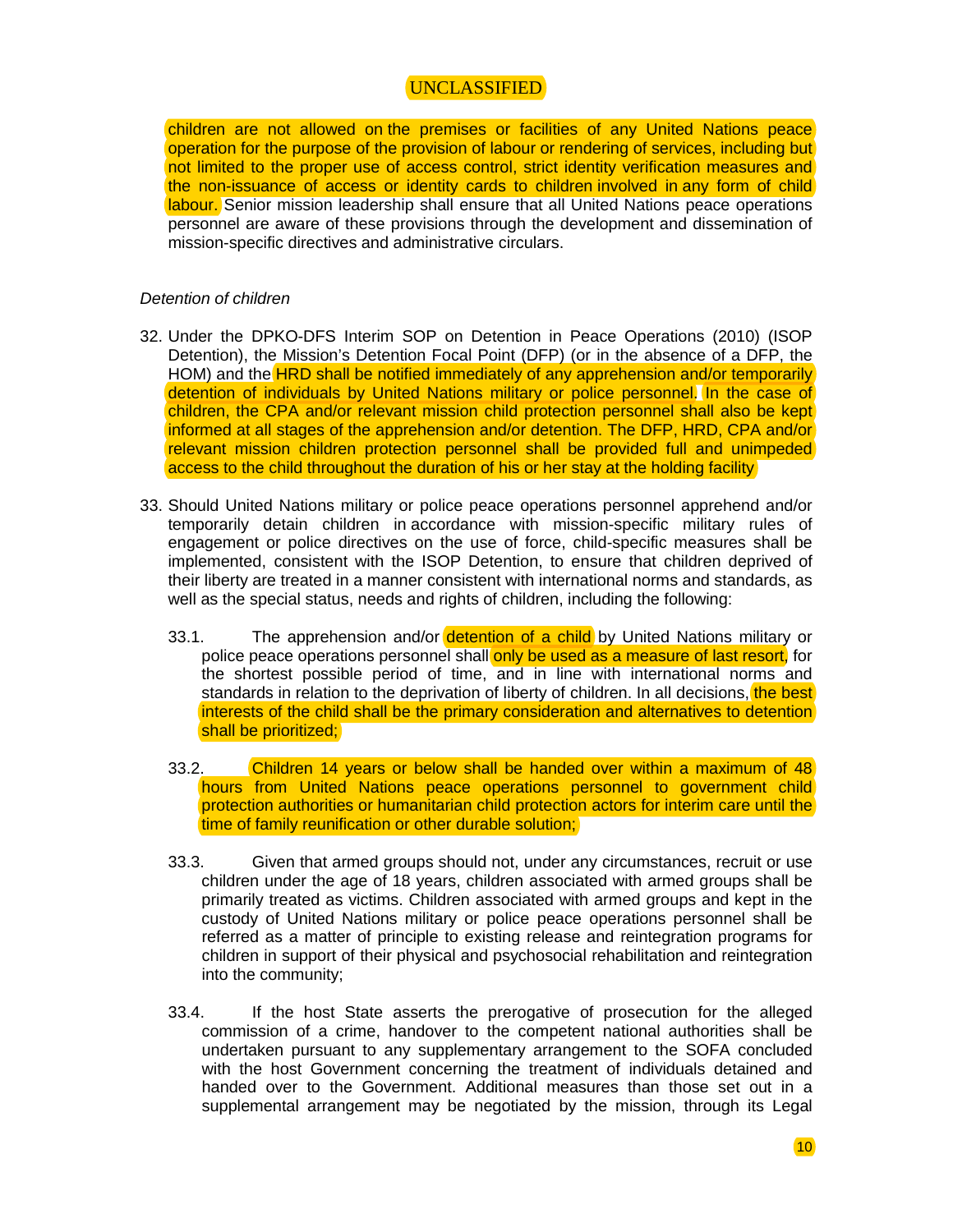Adviser, or in close consultation with him or her. UN HQ should ideally be consulted on such measures. In the absence of such supplemental arrangement, handover to the competent national authorities shall in any event be conditional upon the outcome of a risk assessment, while ad hoc assurances by the competent authorities may also be negotiated at the mission level, where possible in consultation with UN HQ.

33.5. Basic guarantees include that no child shall be handed over to any authority in situations where there are substantial grounds for believing that there is a real risk the child will be tortured or ill-treated, persecuted, subjected to the death penalty, arbitrarily deprived of life, being subject to enforced disappearance, to underage recruitment or participation in hostilities, face a flagrant denial of fair trial rights, or further handed over by the host State to another authority where the child would face such risks. Neither shall any child be handed over to any authorities where there are substantial grounds for believing that they will be detained by military authorities and/or prosecuted before a military court; they will be prosecuted by a military or civilian court solely on the basis of alleged association with an armed group; or they will be placed in detention without charges;

### *Use of schools by peace operations*

- 34. In line with Security Council resolutions 1998(2011) and 2143(2014), United Nations peace operations should refrain from all actions that impede children's access to education, including the use of school premises. This applies particularly to uniformed personnel. Furthermore, recognizing the adverse impact of the use of schools for military purposes, in particular its effects on the safety of children and education personnel, the civilian nature of schools, and the right to education, United Nations peace operations personnel shall at no time and for no amount of time use schools for military purposes, in compliance with the prohibition included in the United Nations Infantry Battalion Manual (2012) [see terms and definitions in section G].
- 35. Senior mission leadership shall ensure that all components are aware of the above. They shall put in place precautionary, protective and remedial measures to ensure that schools remain civilian safe havens for children. This includes the development, adoption and dissemination of mission-specific directives and standard operating procedures to protect schools, complemented by awareness raising and training on their implementation.
- 36. If United Nations peace operations occupy school premises, all steps shall be taken to ensure that such premises are vacated at the earliest possible time to allow for the resumption of educational activities. When schools are vacated by United Nations uniformed peacekeepers, all efforts shall be made to demilitarize those schools without delay, including by clearing all weapons, munitions and unexploded ordnance from the schools and the surrounding areas.
- 37. United Nations military peace operations personnel shall avoid to the extent possible any presence at or in close proximity to schools, shall refrain from direct interactions with school children, and shall consider civilian unarmed protection strategies where safety concerns exist. [see terms and definitions in section G]

*Deployment of troops to United Nations peace operations*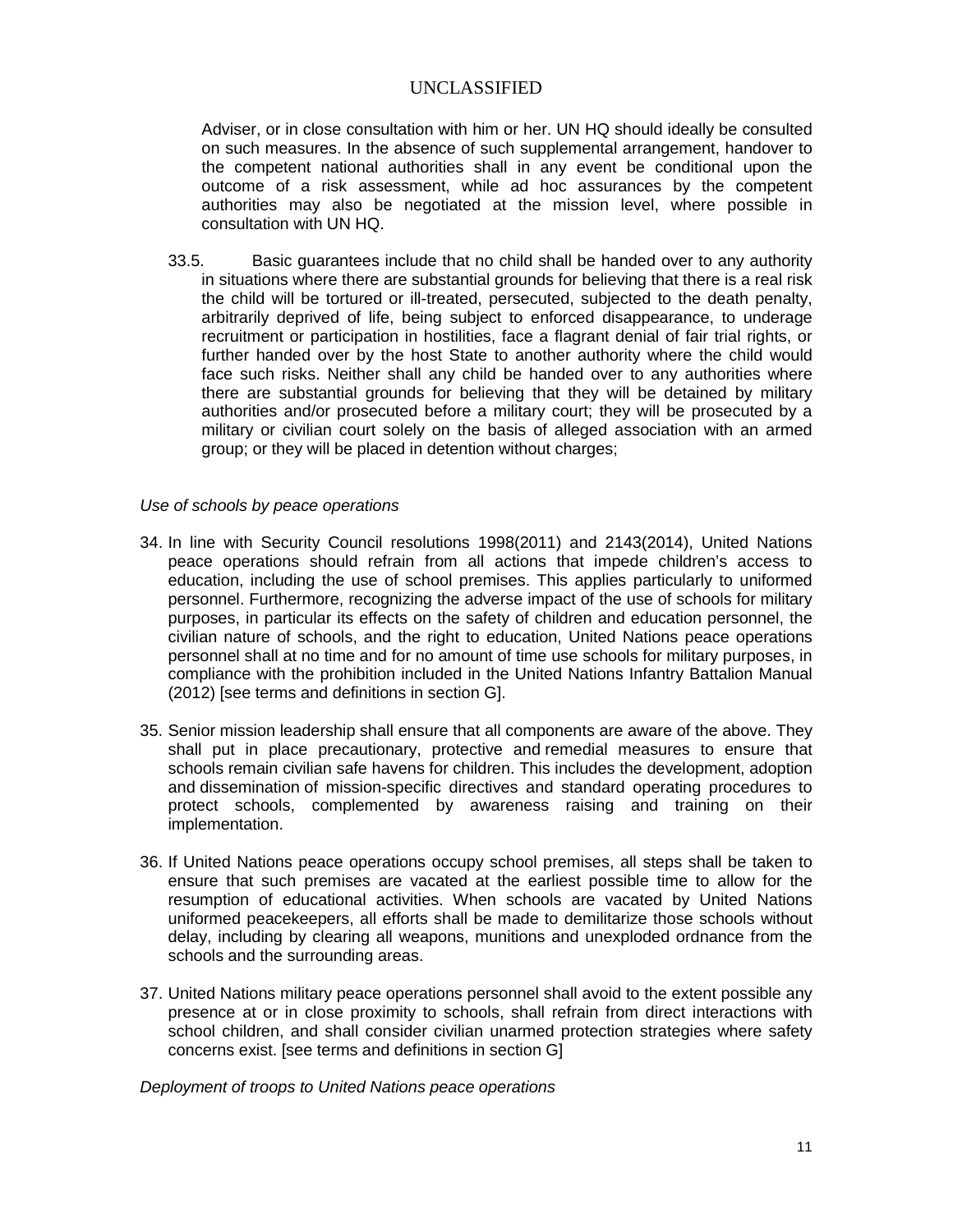38. In line with the 2015 Secretary-General's report on the implementation of the HIPPO recommendations, as welcomed by the Security Council,<sup>[6](#page-8-1)</sup> State parties repeatedly listed in the annexes of the Secretary-General's annual reports on CAAC for committing grave violations against children shall be prohibited from participating in United Nations peace operations. Troop and police contributing countries that are currently listed shall engage with the Special Representatives for Children and Armed Conflict and for Sexual Violence in Conflict in order to be de-listed, by making and implementing specific timebound commitments and concrete actions plans to address violations for which they are listed. Failure to expeditiously sign and implement action plans and cease violations may result in their barring or suspension from United Nations peace operations.<sup>[7](#page-12-0)</sup>

#### *Support to non-United Nations security forces*

- 39. In compliance with the United Nations Human Rights Due Diligence Policy<sup>[8](#page-12-1)</sup>, United Nations peace operations shall not provide support to or conduct joint operations with non-United Nations security forces that recruit or use children or commit other grave violations against children. Support includes training and mentoring, technical cooperation, financial support, and strategic, logistical or operational support. Non-United Nations security forces include military forces, paramilitary forces, police forces, intelligence services, border control services, and regional peacekeeping forces. The United Nations peace operations shall carry out risk assessments of units of non-United Nations security forces that may be assisted by the United Nations to ensure that they do not recruit or use children or commit grave violations against children.
- 40. United Nations peace operations may, however, engage with non-United Nations security forces that recruit or use children or commit other grave violations against children with a view to promoting adherence to international child protection norms and standards. This includes: delivery of training or sensitization on child protection issues; provision of advice on and review of legislation, directives and policies to promote compliance with international norms and standards; and dialogue on the release and reintegration of children associated with armed forces or armed groups and other grave violations against children and violations and abuses of children's rights. DPKO, DFS and DPA shall be guided by the list of perpetrators of grave violations against children included in the annexes of the Secretary-General's annual reports on CAAC.

### D.4. Prevention and accountability

41. Prevention includes both training and awareness raising on children's rights and accountability for any violations and abuses against children. **DPKO, DFS and DPA shall** ensure that specific training on child protection and respect for children's rights are part of mandatory pre-deployment, in-mission and ongoing training for all United Nations peace operations personnel. Such training shall enable them to recognize, report and respond appropriately to violations and abuses committed against children, to uphold the respect for children's rights and to effectively include child protection activities in their work.

<span id="page-12-0"></span><sup>&</sup>lt;sup>6</sup> SC resolution 2242 (2015) (para.10)<br><sup>7</sup> Paragraph 127, "The Future of United Nations Peace Operations: Implementation of the Recommendations of the High-level Independent Panel on Peace Operations", Report of the Secretary-General to the General Assembly and the Security Council (A/70/357–S/2015/682, 2 September 2015).<br>8 Human Rights Due Diligence Policy on United Nations Support to Non-United Nations Security Forces

<span id="page-12-1"></span><sup>(2013).</sup>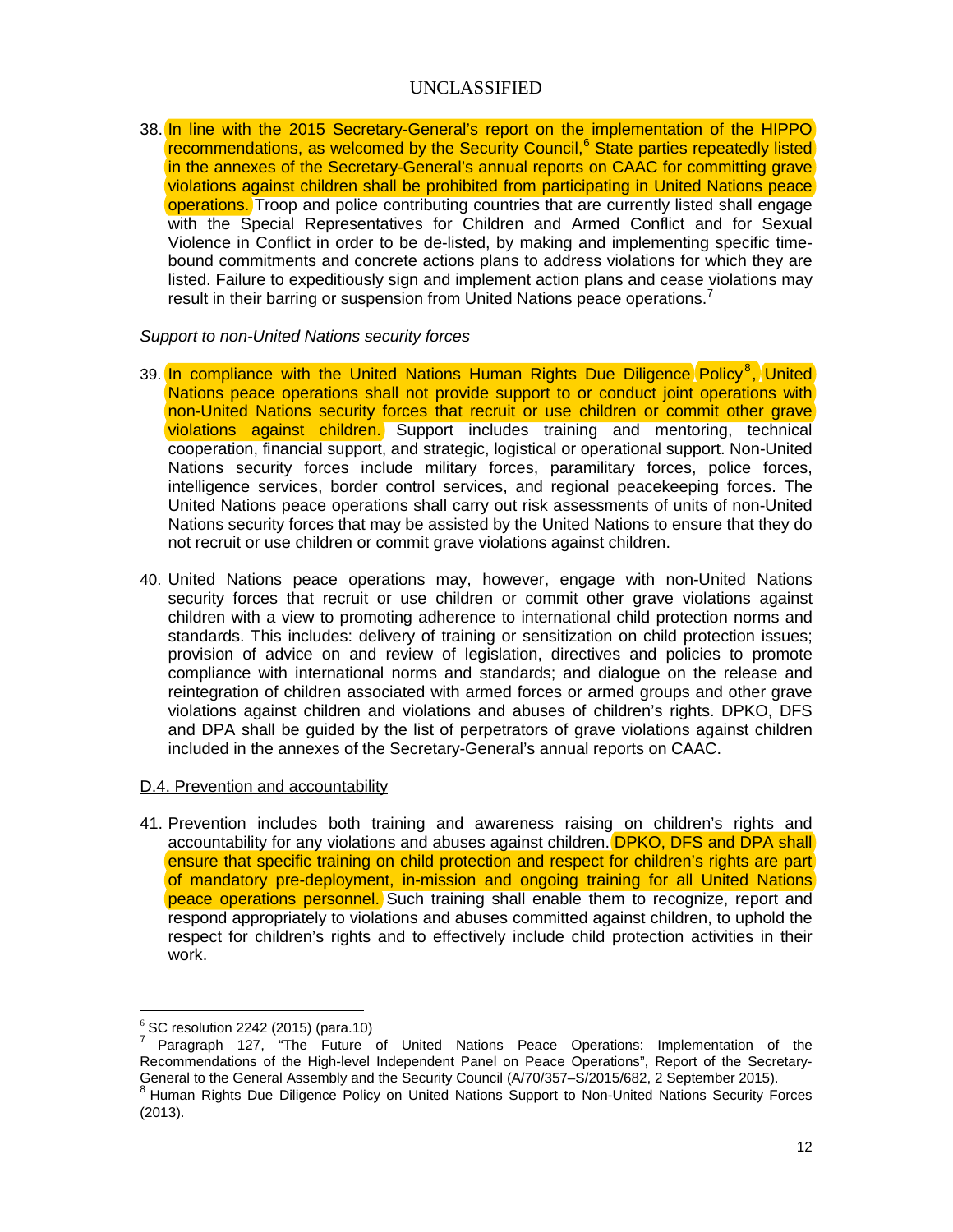- 42. To support pre-deployment training efforts on child protection, DPKO, DFS and DPA shall systematically identify training needs, develop and disseminate training materials on child protection to all troop and police contributing countries. DPKO and DFS shall also provide, upon request, training support to troop and police contributing countries on child protection. The CPAs, in collaboration with the Integrated Mission Training Centers (IMTCs), shall identify in-mission training needs and provide child protection training and briefings on a regular basis.
- 43. Prevention also includes the strengthening of accountability for violations and abuses committed against children by United Nations peace operations personnel. In this regard, DPKO, DFS and DPA shall work with troop and police contributing countries to ensure timely and transparent follow-up on all allegations of violations and abuses committed against children by United Nations peace operations personnel and to institute and implement clear and effective procedures for investigating and responding to allegations.

### **E. PARTNERSHIPS**

- 44. DPKO, DFS and DPA work closely with other United Nations and non-United Nations child protection actors, building on the comparative advantage of each and respecting each other's mandate and independence.
- 45. At United Nations headquarters, the main partners are the SRSG-CAAC, UNICEF, OHCHR, the Special Representative of the Secretary-General for Sexual Violence in Conflict (SRSG-SVC), the Special Representative of the Secretary-General for Violence Against Children (SRSG-VAC), the United Nations High Commissioner for Refugees (UNHCR), the International Labor Organization (ILO), the World Health Organization (WHO), the United Nations Educational, Scientific and Cultural Organization (UNESCO), the United Nations Office on Drugs and Crime (UNODC), the United Nations Population Fund (UNFPA), the United Nations Entity for Gender Equality and the Empowerment of Women (UNWOMEN), and other relevant United Nations entities and international NGOs. At field level, the main partners are national authorities, UNICEF and relevant United Nations agencies, humanitarian actors, international and national NGOs, civil society organizations and local communities.

### *The Special Representative of the Secretary-General for Children and Armed Conflict*

46. The Special Representative of the Secretary-General for Children and Armed Conflict serves as the leading UN advocate for the protection and well-being of children affected by armed conflict. As the United Nations system lead entity for the Security Council agenda on CAAC on behalf of the Secretary-General, the SRSG-CAAC chairs the United Nations Headquarters Task Force on CAAC, which serves as the principal United Nations policy forum for implementation of the Security Council agenda on CAAC. The SRSG-CAAC serves as the primary interface with the Security Council and provides substantive support to its subsidiary working group on CAAC. The SRSG-CAAC is also responsible for the preparation of the annual report of the Secretary-General on CAAC, and plays an important role in supporting the CTFMRs in their activities, in collaboration with UNICEF, DPKO, DPA and other relevant actors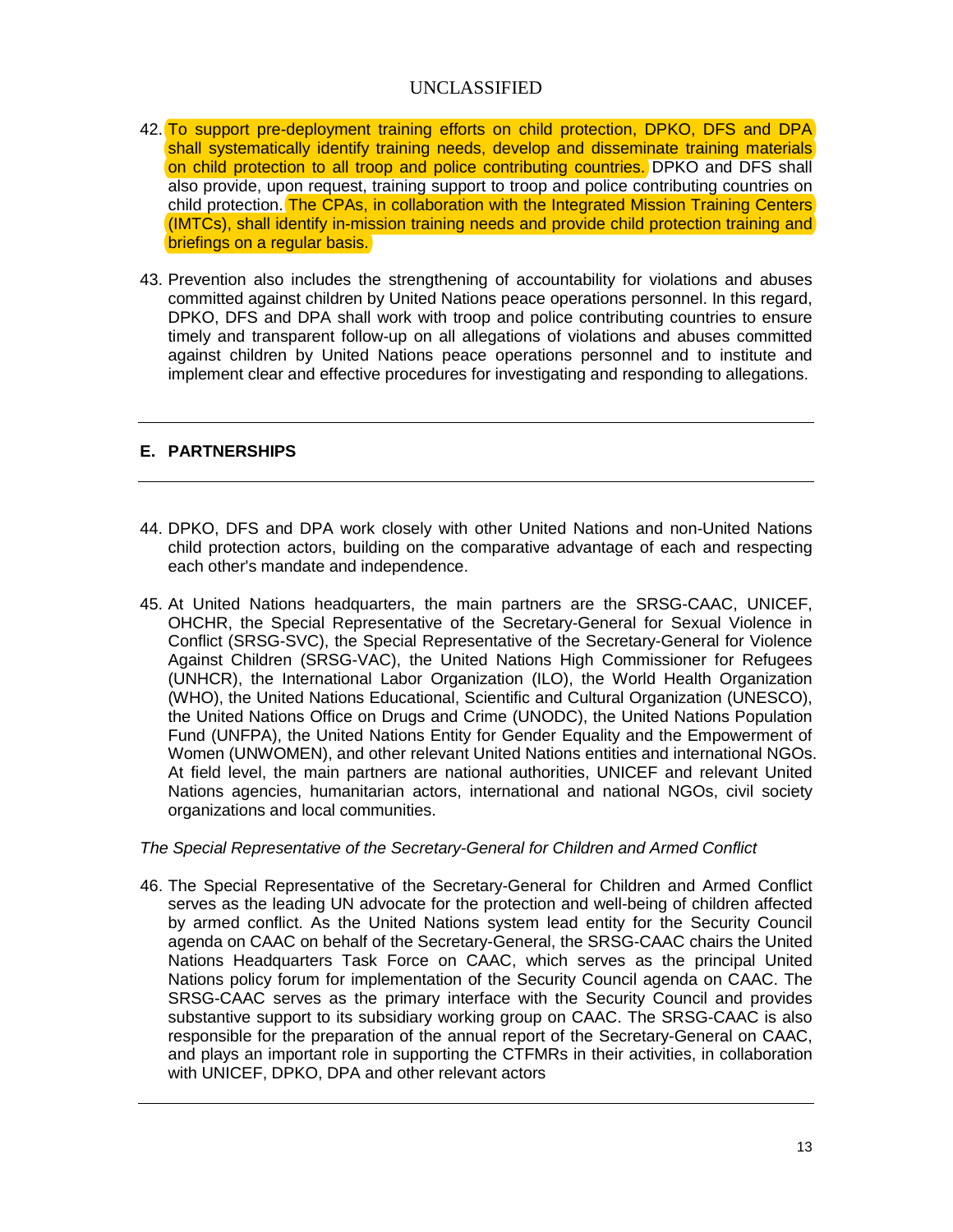### *UNICEF*

47. With its global mandate for children, UNICEF is a key actor in driving the CAAC agenda forward through advocacy efforts and support for both political and technical developments in the field of child protection in emergencies. UNICEF plays a key role in ensuring that CTFMRs receive the technical guidance and support necessary for effective implementation of the MRM, in cooperation with the Office of the SRSG-CAAC, DPKO, DPA and other relevant actors. As the United Nations lead agency for children, UNICEF carries a special responsibility for the effective implementation of the MRM at country, regional and headquarters levels, and particularly to support timely and adequate monitoring, response programming, advocacy and services for children. UNICEF also leads the Inter-Agency Standing Committee sub-cluster for child protection and, as such, is responsible for coordination between the CTFMR and the sub-cluster, as appropriate.

#### *Regional Organizations*

48. In line with Security Council resolution 2167 (2014), DPKO, DFS and DPA, in cooperation with the SRSG-CAAC and UNICEF, shall promote and strengthen effective partnerships with regional organizations including but not limited to the AU, EU and NATO in the area of child protection to encourage consistency in the application of international norms and standards, mainstreaming of child protection, guidance and policy development; mission planning; deployment of child protection capacities; training of peace operations personnel; and conduct of peace support operations. Such partnerships are of increasing importance in light of the growing cooperation in the field between regional peacekeeping forces operating under Security Council mandates and United Nations peace operations. Regional peacekeeping forces are expected to strictly adhere to relevant provisions of international law including those related to protecting children, in the conduct of operations. Such compliance is a pre-requisite for United Nations support to non-United Nations peace operations authorized by the Security Council.

### **F. PLANNING, RESOURCES AND SUPPORT**

- 49. DPKO, DFS and DPA shall reflect child protection considerations in all mission planning instruments and processes, including strategic and technical assessments, review missions and reports to the Security Council. DPKO, DFS and DPA shall also ensure that adequate technical, human and financial resources are allocated to the CPAs and child protection staff in Results Based Budgets with a view to enabling effective implementation of the child protection mandate. To this purpose, DPKO, DFS and DPA shall conduct an objective assessment of the resources required during the planning of each peacekeeping and special political mission.
- 50. During the transition or withdrawal of a United Nations peace operation, missions shall implement a phased handover of core child protection tasks, resources and capacities to UNICEF as the child protection mandated United Nations Country Team member, with the aim to increase the impact, continuity and consistency of United Nations child protection efforts.
- 51. DFS with the support of DFS and DPA at United Nations headquarters shall maintain a roster of dedicated child protection experts to ensure that child protection capacities are readily available for deployment to United Nations peace operations with a missionspecific Security Council mandate on child protection. DPKO, DFS and DPA shall also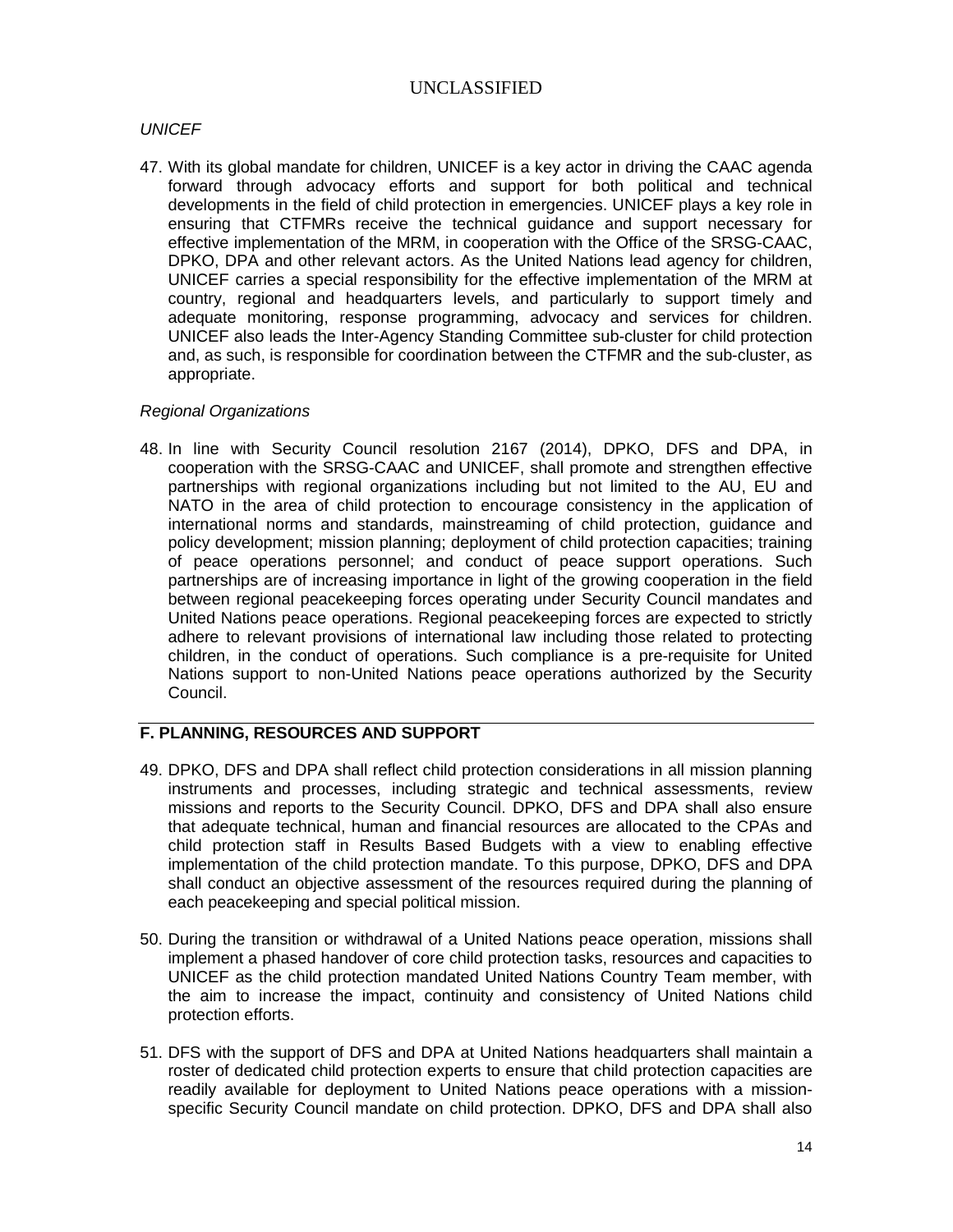ensure that CPAs receive induction briefings and ongoing training, and shall organize periodic workshops to build their capacity enabling them to effectively fulfil their functions and responsibilities.

52. With a view to advancing the Departments' efforts in implementing the Policy, the Child Protection Team within the DPKO-DFS Division of Policy, Evaluation and Training (DPET) and the Child Protection Focal Points within the DPA Policy and Mediation Division (PMD), in cooperation with the Office of the SRSG-CAAC, UNICEF and other relevant entities, shall: develop guidance and tools on child protection and ensure that the Departments' other policies and guidance processes include child protection; develop, disseminate and provide child protection training for uniformed and civilian United Nations peace operations personnel; identify and disseminate good practices and lessons learned from the field; provide substantive support on child protection issues, methodologies and tools to CPAs, child protection staff and other mission components and sections in the field; provide child protection expertise and advice to relevant DPKO, DFS and DPA offices at United Nations headquarters; build partnerships and ensure reporting by representing DPKO, DFS and DPA on child protection in relevant Member State and coordination fora; and monitor on an ongoing basis compliance with the Policy.

#### **G. TERMS AND DEFINITIONS**

#### *Best interest of the child*

In all actions and decisions concerning children, the best interest of the child shall be a primary consideration. Assessing the best interest of a child means evaluating and balancing all elements necessary to make a decision in a specific situation for a specified individual child or group of children.

#### *Child labour*

For the purpose of this Policy, child labour refers to any work or provision of services by a person under the age of 18 irrespective of its duration, frequency, compensation, or the nature of the underlying agreement.

#### *Child rights-based approach*

To further the realization of the rights of all children, a child-rights-based approach identifies and evaluates children's needs by reference to their rights under international norms and standards, including the Convention on the Rights of the Child.

#### *Children associated with armed forces and armed groups*

A child associated with an armed force or armed group refers to any person below 18 years of age who is or who has been recruited or used by an armed force or armed group in any capacity, including but not limited to children, boys and girls, used as fighters, cooks, porters, messengers, spies or for sexual purposes. It does not only refer to a child who is taking or has taken a direct part in hostilities.

#### *Confidentiality*

It is essential for the protection of children and their families that personal identifiable information relating to violations and abuses of children's rights be treated as confidential. Inter-agency information management systems should be developed and agreed between all actors that implement programmes and collect information, based on the need to protect children and to enable effective action on their behalf. Principles on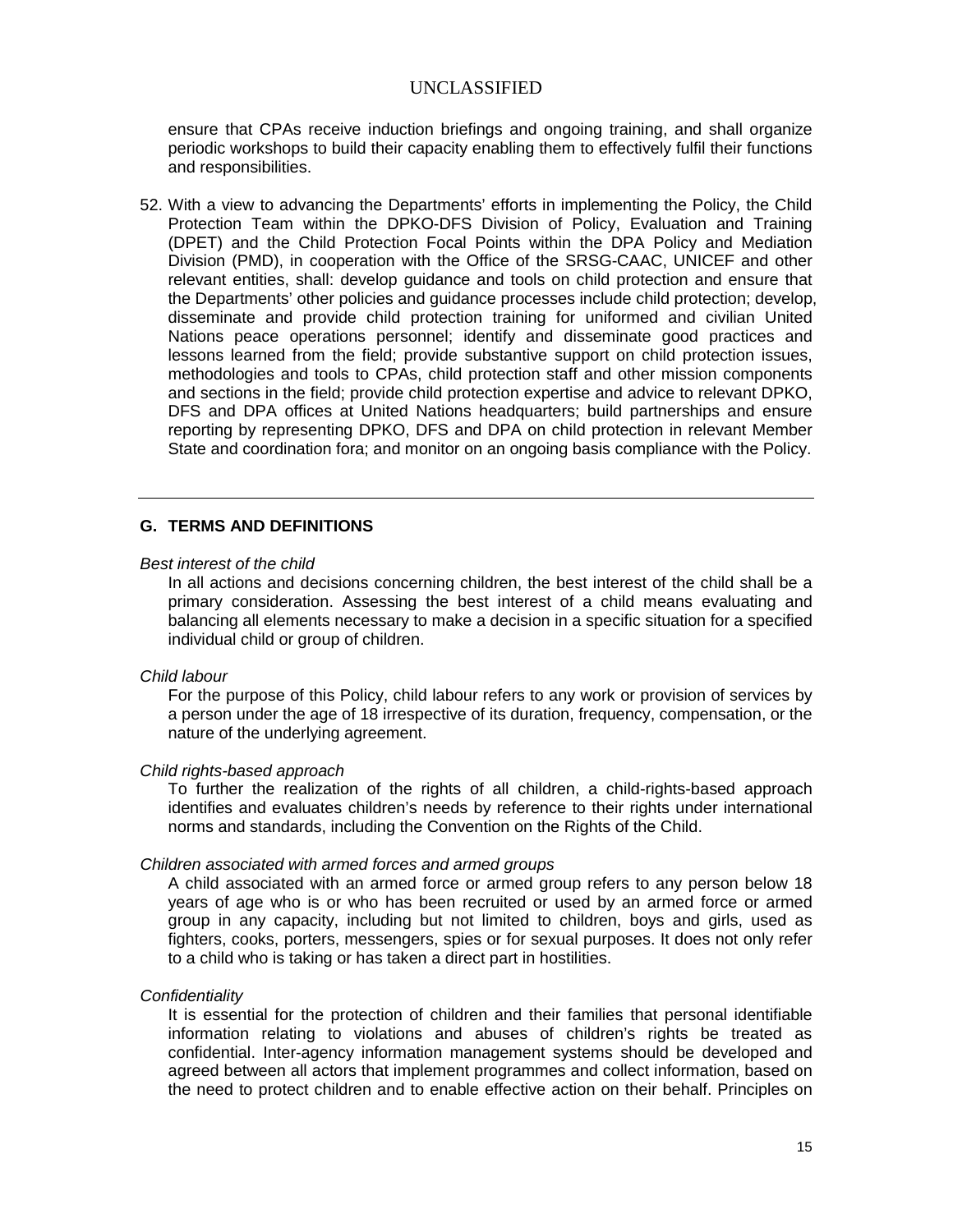protection of data should be developed and implemented and training should be provided as necessary.

#### *Do no harm*

In all actions and decisions concerning children, all efforts shall be made to minimize possible negative effects and maximize possible benefits. It is the responsibility of those engaged with children to protect them from harm, as well as ensure that they experience the greatest possible benefits from their involvement.

#### *Grave violations against children*

The Secretary-General identified six grave violations against during armed conflict, based on their suitability for monitoring and verification, their egregious nature and the severity of their consequences on the lives of children. The legal basis for these violations lies in relevant international law, which in turn encompasses international humanitarian law, international human rights law and international criminal law. The six grave violations include: recruitment and use of children, killing and maiming of children, sexual violence against children, attacks on schools and hospitals, abduction of children, and denial of humanitarian access. These grave violations are monitored and reported upon under the Security Council mandated MRM. Parties to conflict responsible for these grave violations, except for denial of humanitarian access, can be listed in the Secretary-General's annual reports on CAAC.

#### *Military use of schools*

The military use of schools refers to a wide range of activities in which armed forces or armed groups use the physical space of a school in support of any military effort, whether temporarily or for a protracted period of time. The term includes but is not limited to the use of schools as military barracks, weapons and ammunition storage, command centres, defensive positioning, observation posts, firing positions, interrogation and detention centres, training facilities, and recruiting grounds. It also refers to schools that are in session and those temporarily or permanently closed or abandoned.

### *Monitoring and Reporting Mechanism*

Security Council resolutions 1539 and 1612 called for the development and operationalisation of a Monitoring and Reporting Mechanism (MRM) aimed at providing timely, objective, accurate and reliable information on grave violations against children in situations of armed conflict. The MRM supports United Nations wide engagement on strengthening the protection of children affected by armed conflict, including through dialogue with parties to conflict to promote compliance with international norms and standards and action plans to halt and prevent grave violations against children. The MRM also enhances efforts to foster accountability and informs the response for children by relevant United Nations entities. The MRM is implemented at the country level by the United Nations CTFMR. In mission settings, the CTFMR is co-chaired by the SRSG/HOM and the UNICEF Representative. The CTFMR ensures monitoring and reporting of the six grave violations against children, in accordance with the MRM Guidelines (2014), and submits regular reports, through the Office of the SRSG-CAAC, for inclusion in the Secretary-General's reporting to the Security Council and its Working Group on Children and Armed Conflict.

#### *Non-discrimination*

All children are equally entitled to all rights accorded to them in the Convention on the Rights of the Child and other international norms and standards on child protection. No child shall be discriminated on the basis of nationality, race, ethnicity, language, gender, identity or sexual orientation, age, religion, physical abilities or any other characteristic.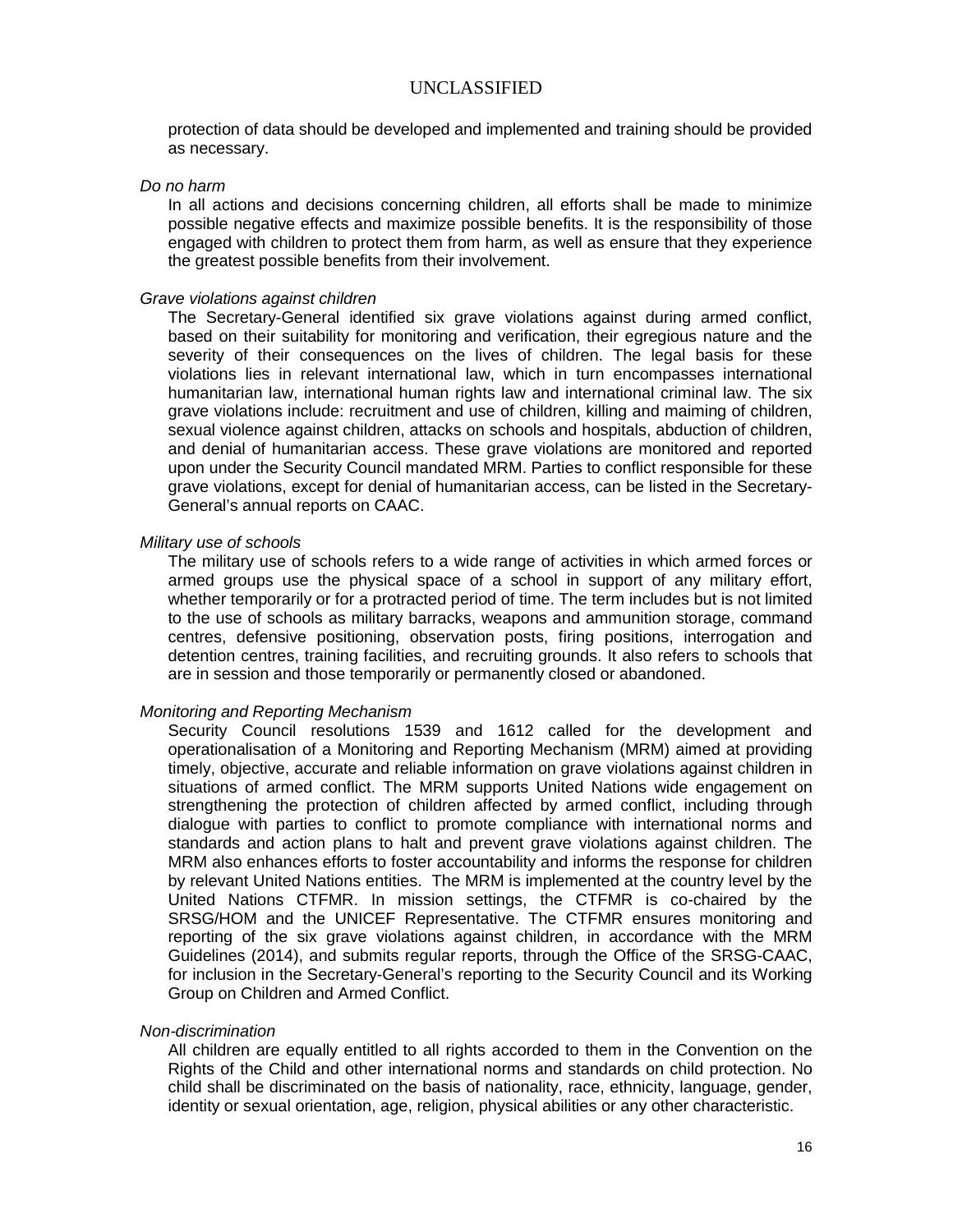#### *Sexual exploitation and abuse*

Sexual exploitation means any actual or attempted abuse of a position of vulnerability, differential power or trust, for sexual purposes, including but not limited to profiting monetarily, socially or politically from the sexual exploitation of another. Sexual abuse means the actual or threatened physical intrusion of a sexual nature, whether by force or under unequal or coercive conditions.

#### *Schools*

Schools refer to all learning sites and education facilities, as determined by the local context, including both formal and informal, secular and religious, providing early childhood, primary and secondary education, as well as vocational training to children. Schools include all school-related spaces, structures, infrastructure and grounds attached to them, such as water, sanitation and hygiene facilities, which are recognizable and known to the community as such, but may or may not be marked by visible boundaries or signage.

#### *Unarmed civilian protection*

Unarmed civilian protection refers to a strategy for the protection of civilians, localized violence reduction and supporting local peace infrastructures, in which unarmed, trained civilians live and work with local civil society in areas of violent conflict. The High Level Independent Panel on Peace Operations recommended that unarmed approaches must be at the forefront of United Nations efforts to protect civilians, including children.

#### **H. REFERENCES**

#### **International norms and standards on children's rights**

- **International humanitarian law, including the Geneva Conventions (1949), their** Additional Protocols (1977) and customary international humanitarian law
- **International Covenant on Civil and Political Rights (1966) and the Human Rights** Committee Comment No. 35
- **International Covenant on Economic, Social and Cultural Rights (1966) and the** Education, Social and Cultural Rights Committee Comment No. 13
- Convention against Torture and Other Cruel, Inhuman or Degrading Treatment or Punishment (1984)
- Convention on the Rights of the Child (1989) and the Child Rights Committee Comments No. 10, 13 and 14
- Rome Statute of the International Criminal Court (1998)
- African Charter on the Rights and Welfare of the Child (1999)
- **International Labour Organization Convention No. 138 (1973) on Minimum Age for** Admission to Employment
- **International Labour Organization Convention No. 182 (1999) on the Worst Forms of** Child Labour and its Recommendation No. 190
- **Optional Protocol to the Convention on the Rights of the Child on the Involvement of** Children in Armed Conflict (2000)
- Optional Protocol to the Convention on the Rights of the Child on the Sale of Children, Child Prostitution and Child Pornography (2000)
- **Protocol to Prevent, Suppress and Punish Trafficking in Persons Especially Women** and Children, supplementing the United Nations Convention against Transnational Organized Crime (2000)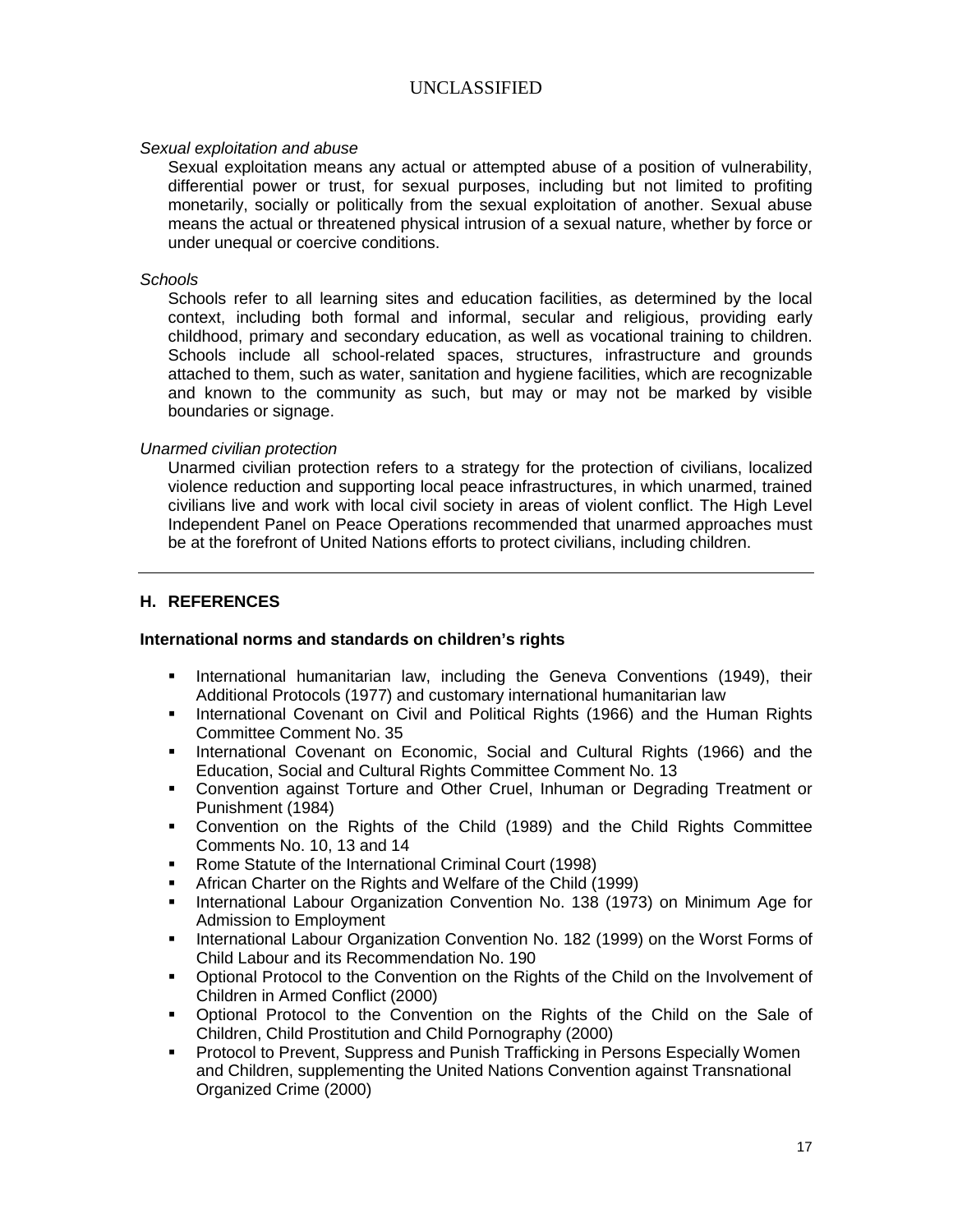- Protocol to the African Charter on Human and Peoples' Rights on the Rights of Women in Africa ("The Maputo Protocol") (2003)
- The Paris Principles and Guidelines on Children Associated with Armed Forces or Armed Groups (2007)
- **Convention on Cluster Munitions (2008)**
- **Arms Trade Treaty (2014)**
- Guidelines for Protecting Schools and Universities from Military Use during Armed Conflict (2014)
- Safe Schools Declaration (2015)

## **Relevant United Nations policies and guidelines on children's rights**

- United Nations Standard Minimum Rules for the Administration of Juvenile Justice ("Beijing Rules") (1985)
- United Nations Rules for the Protection of Juveniles Deprived of their Liberty (" Havana Rules") (1990)
- United Nations Guidelines on Justice in Matters Involving Child Victims and Witnesses of Crime (2005)
- United Nations Integrated Disarmament, Demobilization and Reintegration Standards (IDDRS) – Module 5.30 on Children and DDR (2006)
- DPKO-DFS Lessons Learned Study on the Impact of Child Protection Advisers in United Nations Peacekeeping Operations (2007)
- Guidance Note of the Secretary-General: United Nations Approach to Justice for Children (2008)
- DPKO-DFS Policy on the Prohibition of Child Labor in United Nations Peacekeeping Operations (2011)
- Global Good Practices Study: Monitoring and Reporting Mechanism on Grave Violations against Children in Situations of Armed Conflict (2013)
- Guidelines: Monitoring and Reporting Mechanism on Grave Violations against Children in Situations of Armed Conflict (2014)
- Field Manual: Monitoring and Reporting Mechanism on Grave Violations against Children in Situations of Armed Conflict (2014)
- **Protect Schools and Hospitals: Guidance Note on Security Council Resolution 1998** (2014)

## **Other related policies and guidelines**

- Guiding Principles on Internal Displacement (1998)
- United Nations Secretary-General's Bulletin, Special measures for protection from sexual exploitation and sexual abuse (ST/SGB/2003/13, 2003)
- **African Union Convention for the Protection and Assistance of Internally Displaced** Persons in Africa ("Kampala Convention") (2009)
- DPKO-DFS Policy on Gender Equality in United Nations Peace Operations (2010)
- EU Guidelines on Children and Armed Conflict (2008) and Implementation Guidelines (2010)
- **DPKO-DFS Interim SOP on Detention in Peace Operations (2010)**
- **Policy on Human Rights in Peace Operations and Political Missions (2011)**
- United Nations Infantry Battalion Manual (2012)
- United Nations Policy on Integrated Assessment and Planning (2013)
- Human Rights Due Diligence Policy on United Nations Support to Non-United Nations Security Forces (2013)
- Child Soldiers: A Handbook for Security Sector Actors (2013)
- **United Nations Force Headquarters Handbook (2014)**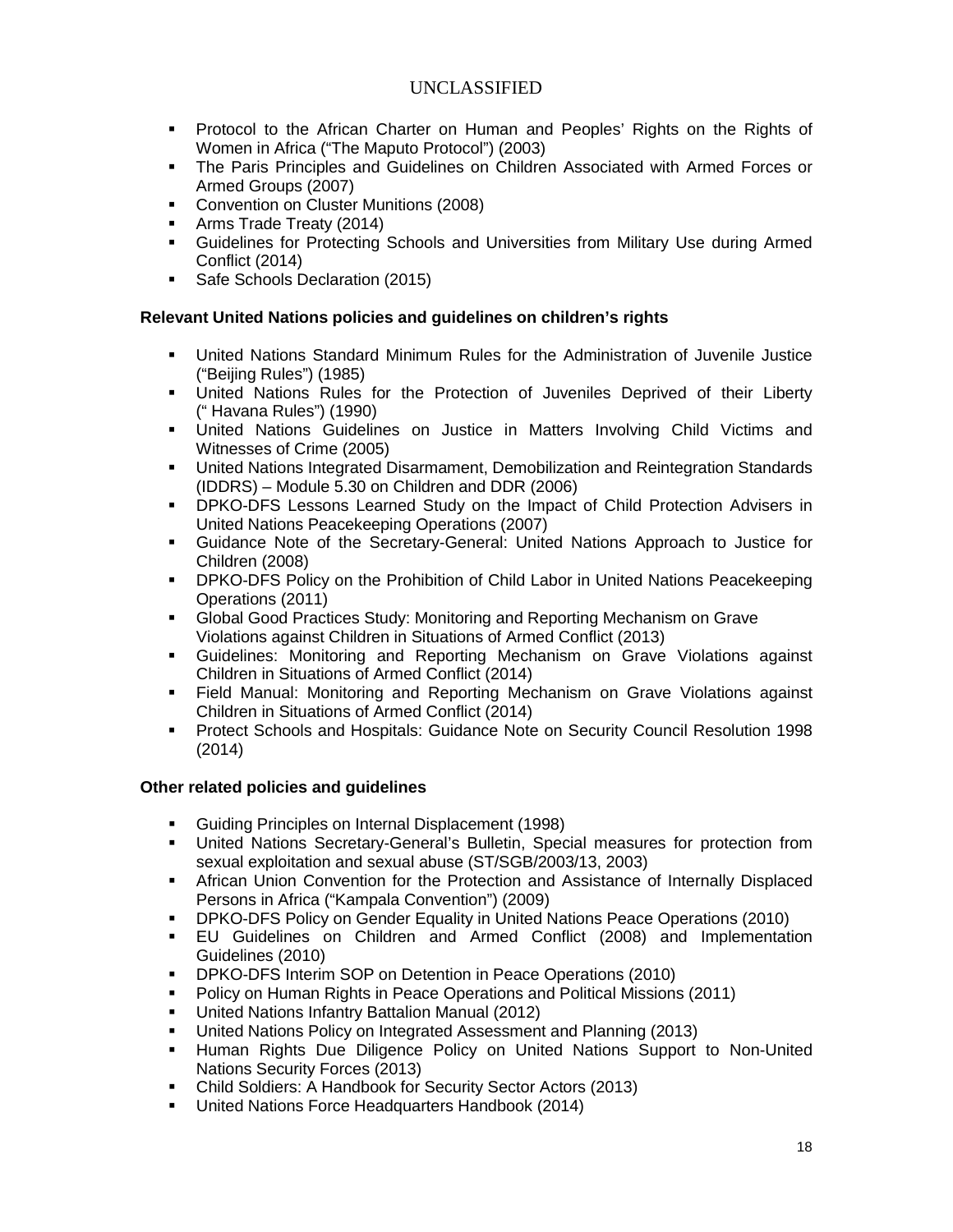- UN Model Strategies and Practical Measures on the Elimination of Violence against Children in the Field of Crime Prevention and Criminal Justice (2014)
- **DPKO-DFS Note on "Reporting and follow-up obligations in response to allegations** of serious human rights violations committed by international security forces" (2015)
- **DPKO-DFS Policy on the Protection of Civilians in United Nations Peacekeeping** (2015)
- NATO Policy "Protection of Children in Armed Conflict the Way Forward" (2015)
- Guidance Note and Operational Framework: Consolidation of Protection Functions in Peace Operations (2016)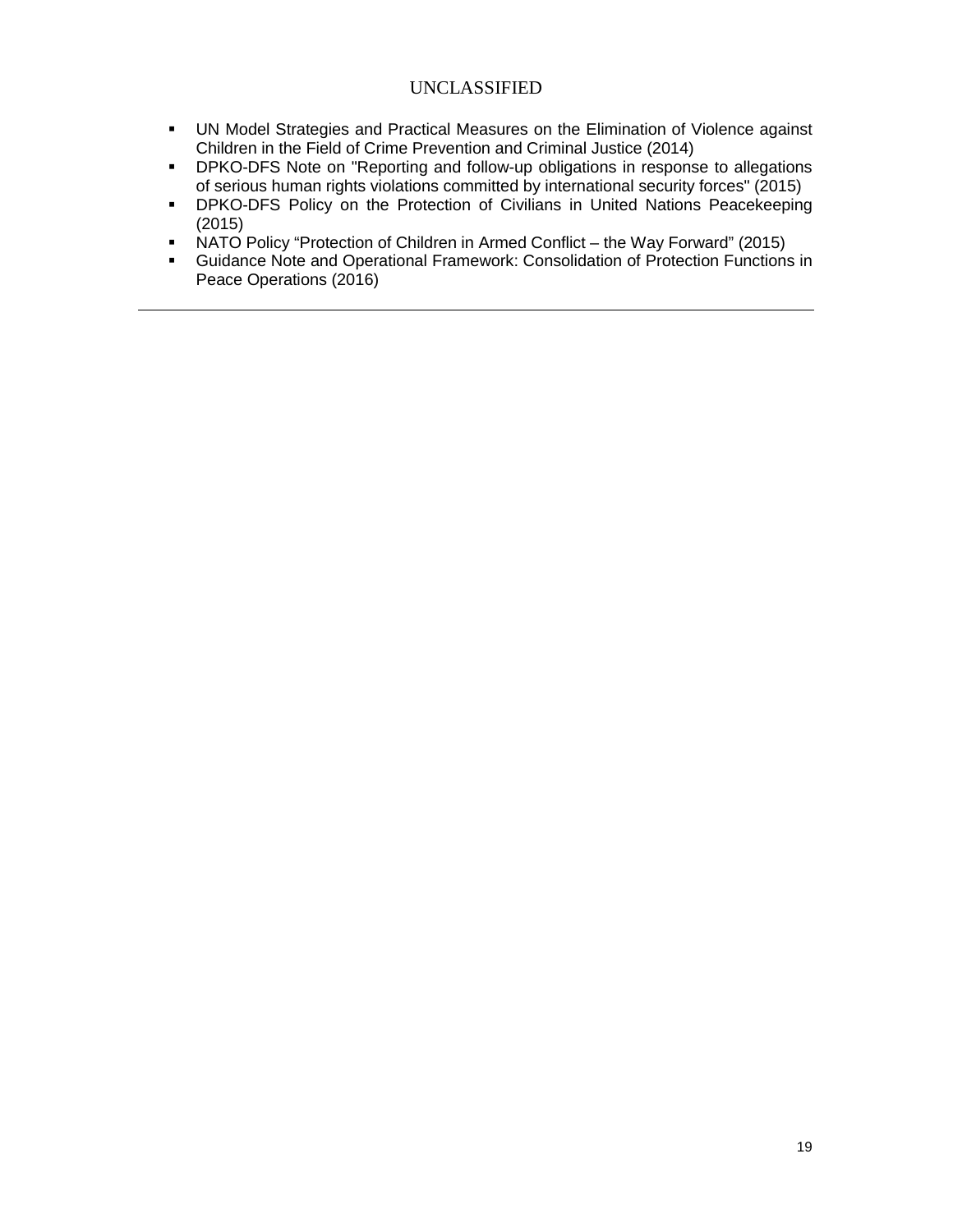#### I. MONITORING AND COMPLIANCE

At Mission level, the SRSG/HOMs shall maintain overall management and oversight of this Policy and shall ensure, with the support of CPAs and child protection staff, that child protection is a priority across the mission's work and all United Nations peace operations personnel are aware of the contents of this policy. At United Nations headquarters, the Under-Secretary Generals for Field Support, Peacekeeping Operations and Political Affairs shall provide leadership for the implementation of this Policy, including by allocating adequate resources and ensuring, with the support of the DPKO-DFS Child Protection Team and the DPA Child Protection Focal Points, that child protection is a priority across the respective Departments and all United Nations peace operations personnel are aware of the contents of this policy.

The SRSG/HOMs, with the support of the CPAs, will share with DPKO, DFS and DPA an annual summary of activities, lessons learned, best practices, challenges and needs relevant to child protection in mission contexts.

Compliance with this Policy is mandatory for all uniformed and civilian personnel in United Nations peace operations, as mentioned in paragraph three above.

#### J. CONTACT

 $\frac{1}{\sqrt{2}}\sum_{i=1}^{N}\frac{1}{i} \sum_{j=1}^{N} \frac{1}{j} \sum_{j=1}^{N} \frac{1}{j} \sum_{j=1}^{N} \frac{1}{j} \sum_{j=1}^{N} \frac{1}{j} \sum_{j=1}^{N} \frac{1}{j} \sum_{j=1}^{N} \frac{1}{j} \sum_{j=1}^{N} \frac{1}{j} \sum_{j=1}^{N} \frac{1}{j} \sum_{j=1}^{N} \frac{1}{j} \sum_{j=1}^{N} \frac{1}{j} \sum_{j=1}^{N} \frac{1}{j} \sum_{j=1}$ 

The contacts for this Policy are the DPKO-DFS Child Protection Team and the DPA Child Protection Focal Points.

#### K. HISTORY

This Policy updates the DPKO-DFS Policy on Mainstreaming the Protection, Rights and Well-Being of Children Affected by Armed Conflict within United Nations Peacekeeping Operations (2009.17), which was endorsed by DPA in 2010.

This Policy supersedes the DPKO-DFS Policy on the Prohibition of Child Labour in United Nations Peacekeeping Operations (2011.21), in order to have one comprehensive reference document on child protection in United Nations peace operations.

APPROVAL SIGNATURE: APPROVAL SIGNATURE: APPROVAL SIGNATURE: USG DPKO **LISG DF** USG DP.  $23.05.201$ ワワー DATE OF APPROVAL: DATE OF APPROVAL: DATE OF APPROVAL: